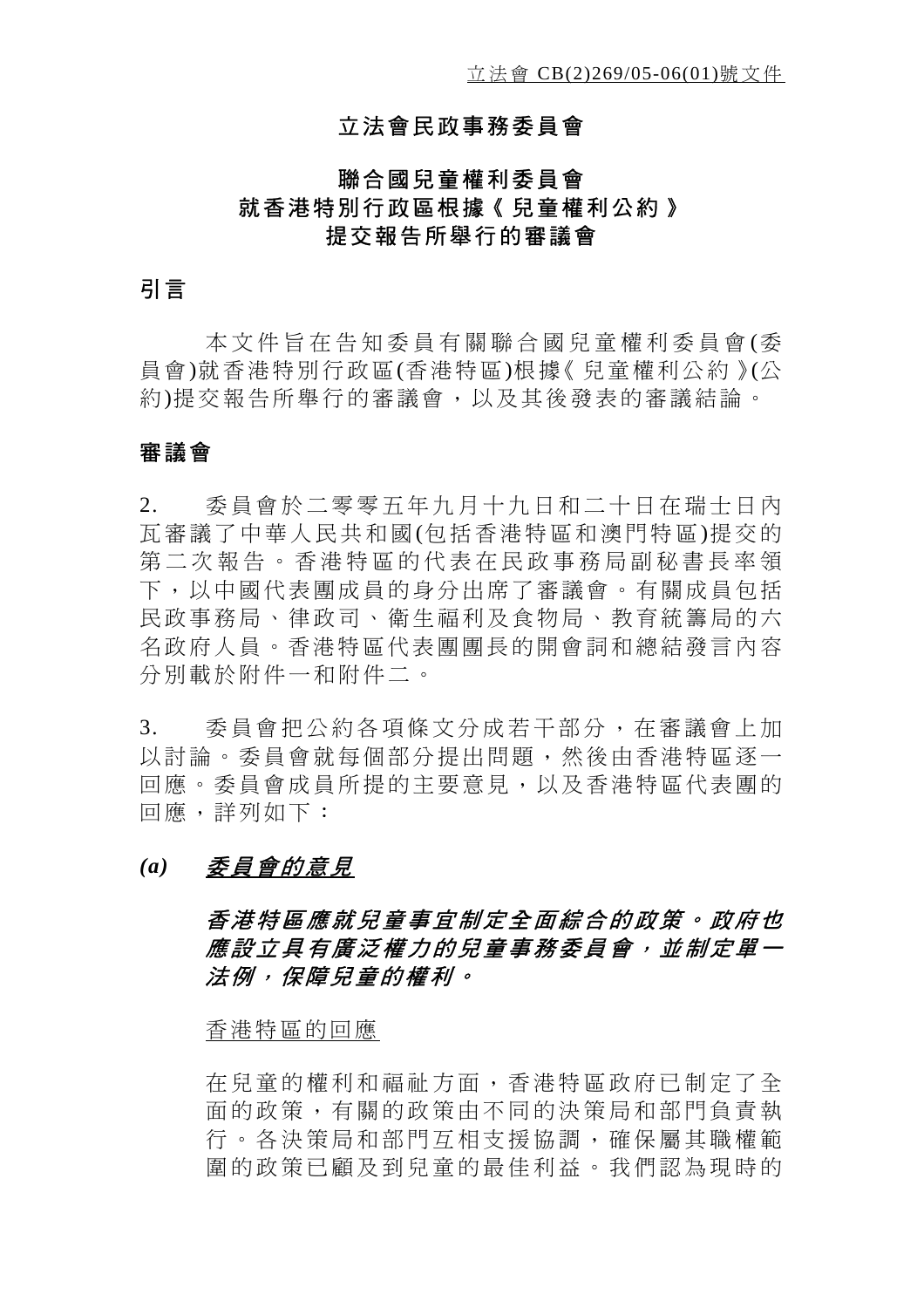安排行之有效,並無打算改變。

此外,香港特區政府現正研究設立兒童事務委員會是 否可行,並考慮各項相關的事宜,包括有沒有需要重 組青年事務委員會 (現時該委員會的職權範圍也涵蓋 了符合"兒童"定義的年齡組別人士),以及有關建議 所涉及的經費和人力資源。在研究這些問題的期間, 政府會採取中期措施,設立一個兒童權利論壇,藉以 提供途徑,讓關注兒童權利的非政府機構、兒童代表 和政府當局可就有關課題交流意見。

### *(b)* 委員會的意見

## 《關於買賣兒童、兒童賣淫和兒童色情製品的任擇議 定書》應適用於香港特區。

香港特區的回應

在香港特區,買賣兒童和兒童賣淫均屬違法,我們在 這方面已對兒童提供了充分保障。雖然如此,我們一 直認為《關於買賣兒童、兒童賣淫和兒童色情製品的 任擇議定書》應適用於本港,但在採納議定書之前, 我們需要確定現有法例與議定書的條文一致。我們已 完成有關的研究工作,並預期上述議定書很快就會適 用於香港特區。

#### *(c)* 委員會的意見

## 當局應改善設施及公眾地方的通道, 方便殘疾兒童進 出。

#### 香港特區的回應

根據香港特區法例第 123 章《建築物條例》,新建築物 必須設有可供殘疾人士使用的通道;不過,法例未有 強制規定歷史建築物必須加設有關通道。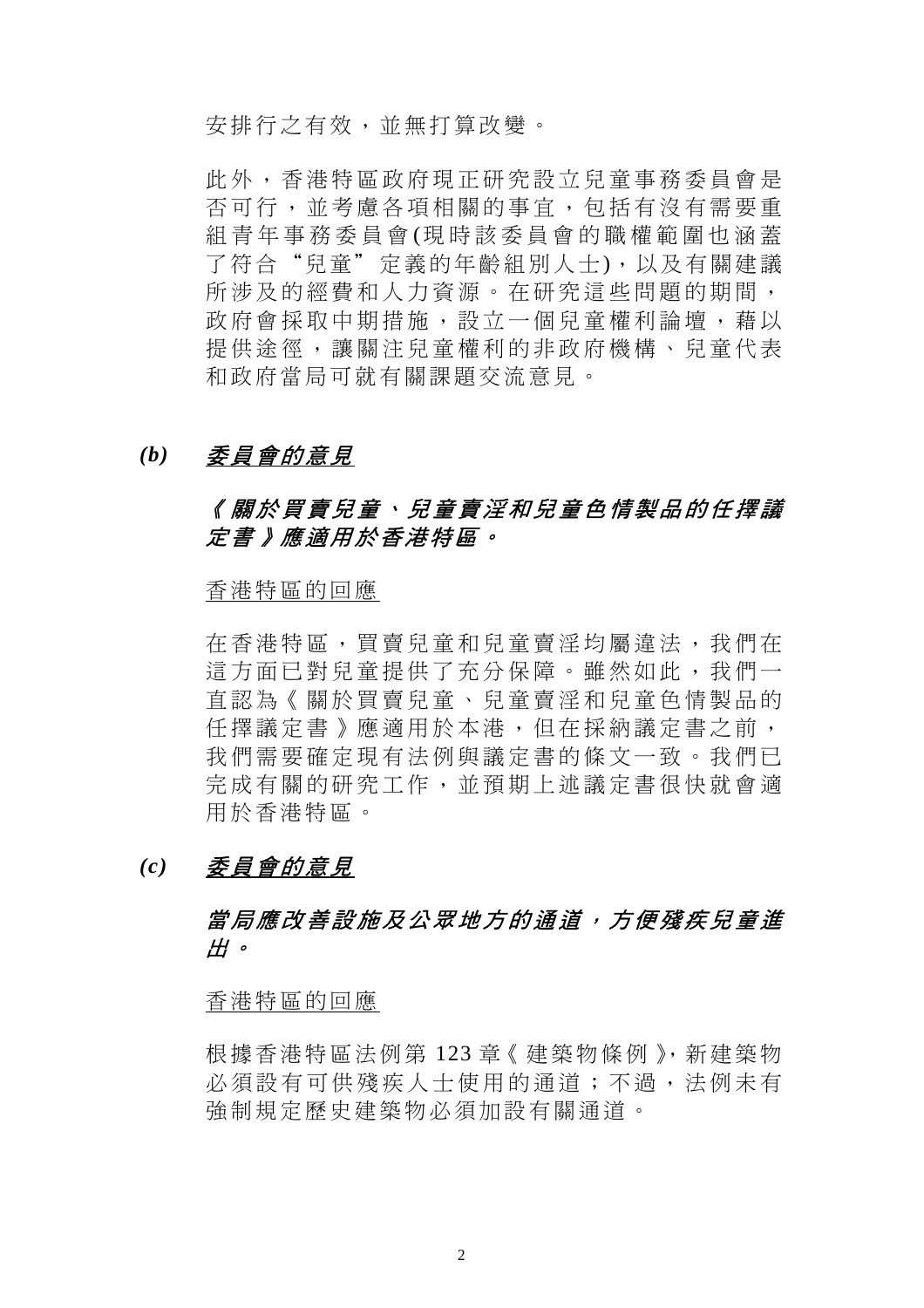*(d)* 委員會的意見

## 當局應改善為少數族裔兒童提供的教育設施,以顧及 他們的特殊需要。

香港特區的回應

政府向來在一些以英語為主要授課語言的特殊學校預 留學額,供少數族裔兒童入讀。由上一個學年開始, 政府更實施新政策,協助少數族裔兒童融入主流的中 文學校;因此,家長可選擇讓子女入讀一些以中文為 授課語言的學校。為配合這項政策,民政事務局也推 行了其他支援計劃,包括課餘支援服務,目的是通過 開辦補習班,讓少數族裔兒童使用母語以外的語言溫 習功課,提高學習水平。此外,這項計劃也為家長提 供支援服務,協助他們監督子女的功課。

## *(e)* 委員會的意見

#### 當局應正視校園欺凌的問題。

香港特區的回應

香港特區政府絕不容忍校園欺凌事件。每當收到關於 校園欺凌事件的報告,教育心理學家和學校發展主任 便會探訪有關學校,並提供適當的諮詢及跟進服務。 教育統籌局已在學校現有的課程內加入與生命教育有 關的課題,增強學生處理情緒的能力,以及建立正確 的價值觀。此外,我們也致力協助學校和家長處理這 方面的問題。舉例來說,教育統籌局已編製關於締造 和諧校園環境的資源套和小冊子,以及舉辦有關校園 欺凌問題的座談會及工作坊。

## *(f)* 委員會的意見

### 當局應聽取及考慮兒童的意見。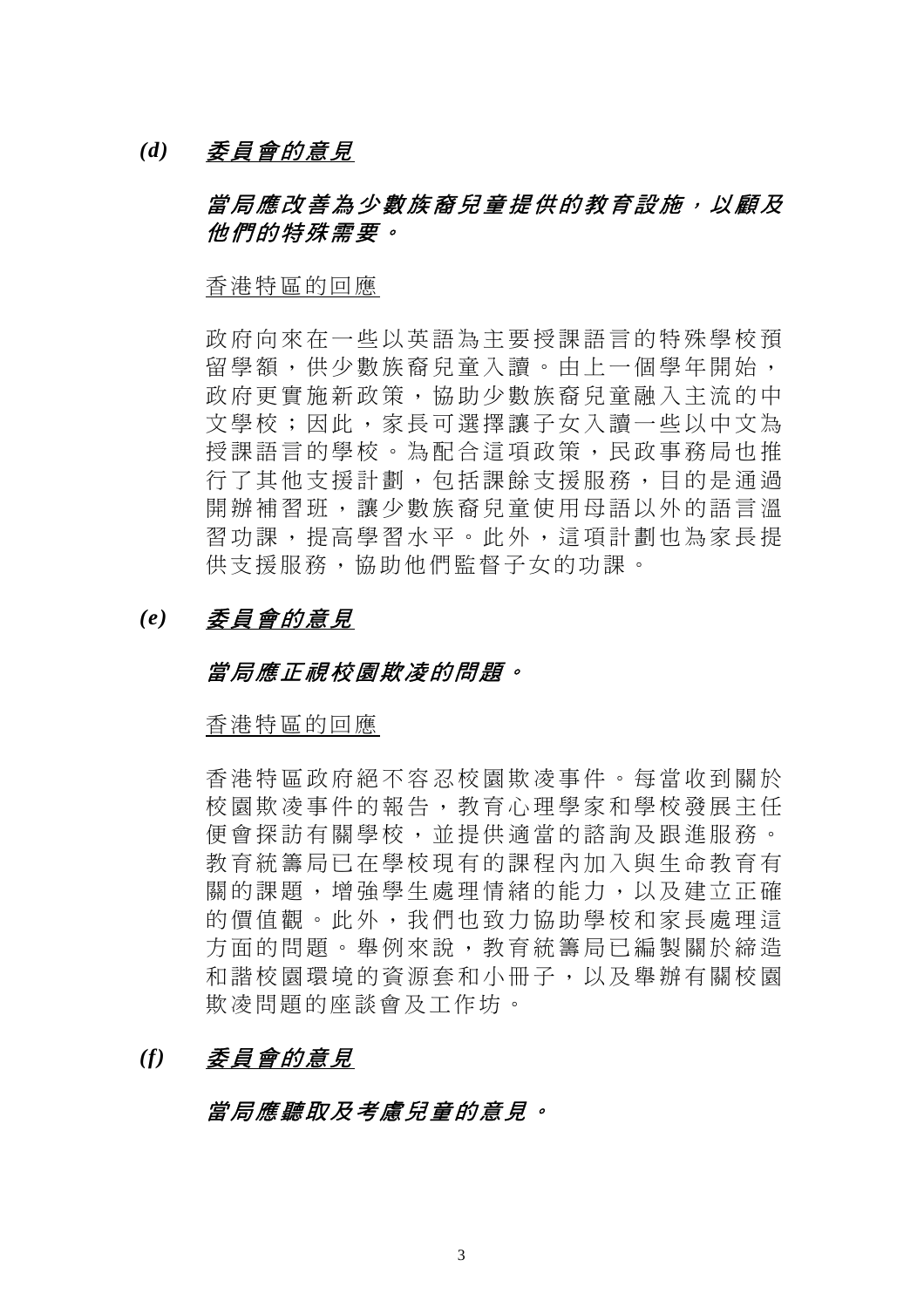#### 香港特區的回應

兒童現時可通過若干途徑,就政府的政策及其他備受 大眾關注的問題發表意見。這些途徑包括:辦得有聲 有色的兒童議會(由政府資助部分經費,並由本地三個 關注兒童權利的非政府機構舉辦有關活動)、地區青年 議會、香港小特首選舉計劃(由香港小童群益會推行), 以及新設的兒童權利論壇。政府會繼續聽取兒童的意 見,以便在決策時加以考慮。

#### 審議結論

4. 委員會已在二零零五年九月三十日發表審議結論。內 容包括委員會就中國(包括內地、香港和澳門)落實公約的情 況所提出的意見和建意見和建議載於附件三,以供 委員參閱。

5. 我們正研究審議結論中的多項建議,以期進一步改善 政府在保障兒童權利方面的工作。我們打算在二零零九年三 月三十一日提交的第二次報告中詳細回應委員會的建議;第 二次報告會納入中國向委員會提交的第三及第四次合併報 告內。

## 民政事務局 二零零五年十一月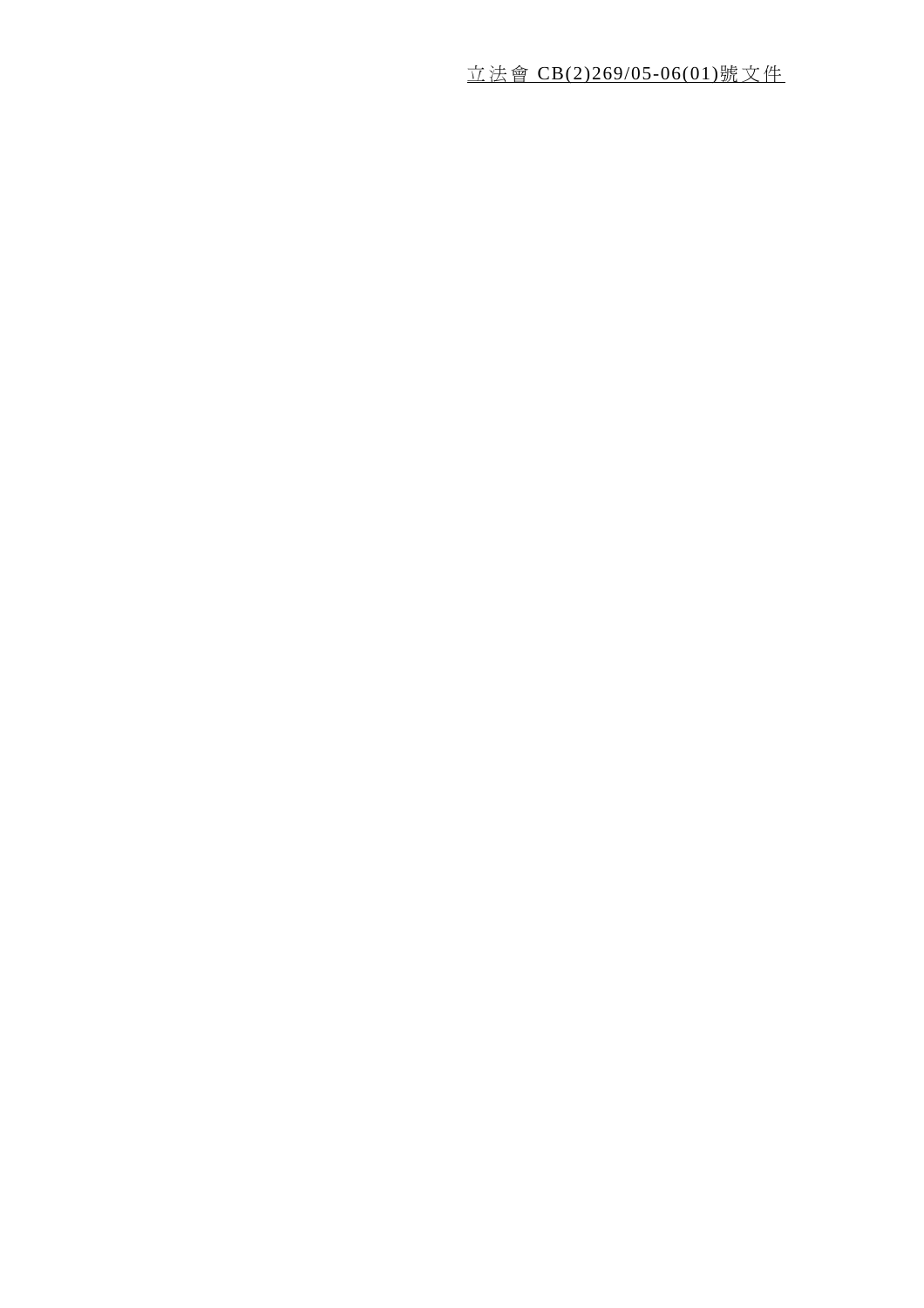附件一

民政事務局副秘書長在聯合國兒童權利委員會審議會上致辭全文 \*\*\*\*\*\*\*\*\*\*\*\*\*\*\*\*\*\*\*\*\*\*\*\*\*\*\*\*

主席、各位委員︰

 十分感謝你們和沙祖康大使讓我們今天有機會在這裏介紹香港 的報告。首先,我想跟各位介紹我們的代表團。

 我們的代表團由多個決策局的代表組成,相信這些決策局負責的 政策事項,是委員會最為關注的。

我是民政事務局副秘書長,民政事務局的權責範圍包括人權事 務。我能夠率領代表團出席今天的審議會,感到十分榮幸。代表團的 成員句括:

- 律政司副法律政策專員黃繼兒先生和他的同事簡嘉輝先生;
- 衛生福利及食物局副秘書長黎蕙明女十;
- 教育統籌局首席教育主任黃邱慧清女士;以及
- 我在民政事務局的同事楊蕙心女士和唐文光女士。

主要關注事項

 我知道委員會打算在今次審議會集中跟進本年六月向我們提出 的問題,我希望藉這個機會向各位講解一下幾項委員特別關注的事 項,首先是兒童貧窮問題。

#### 兒童貧窮問題

我很高興告知委員會,我們已在本年一月宣布成立扶貧委員會, 該委員會的職權範圍包括︰

- 研究和了解貧困人士的需要;
- 就避免和紓緩貧困以及推動自力更生的政策提出建議;
- 鼓勵社會參與;界定政府、社會福利界及民間團體的角色;推動 公私營機構合作和運用社會資本,以改善貧窮問題。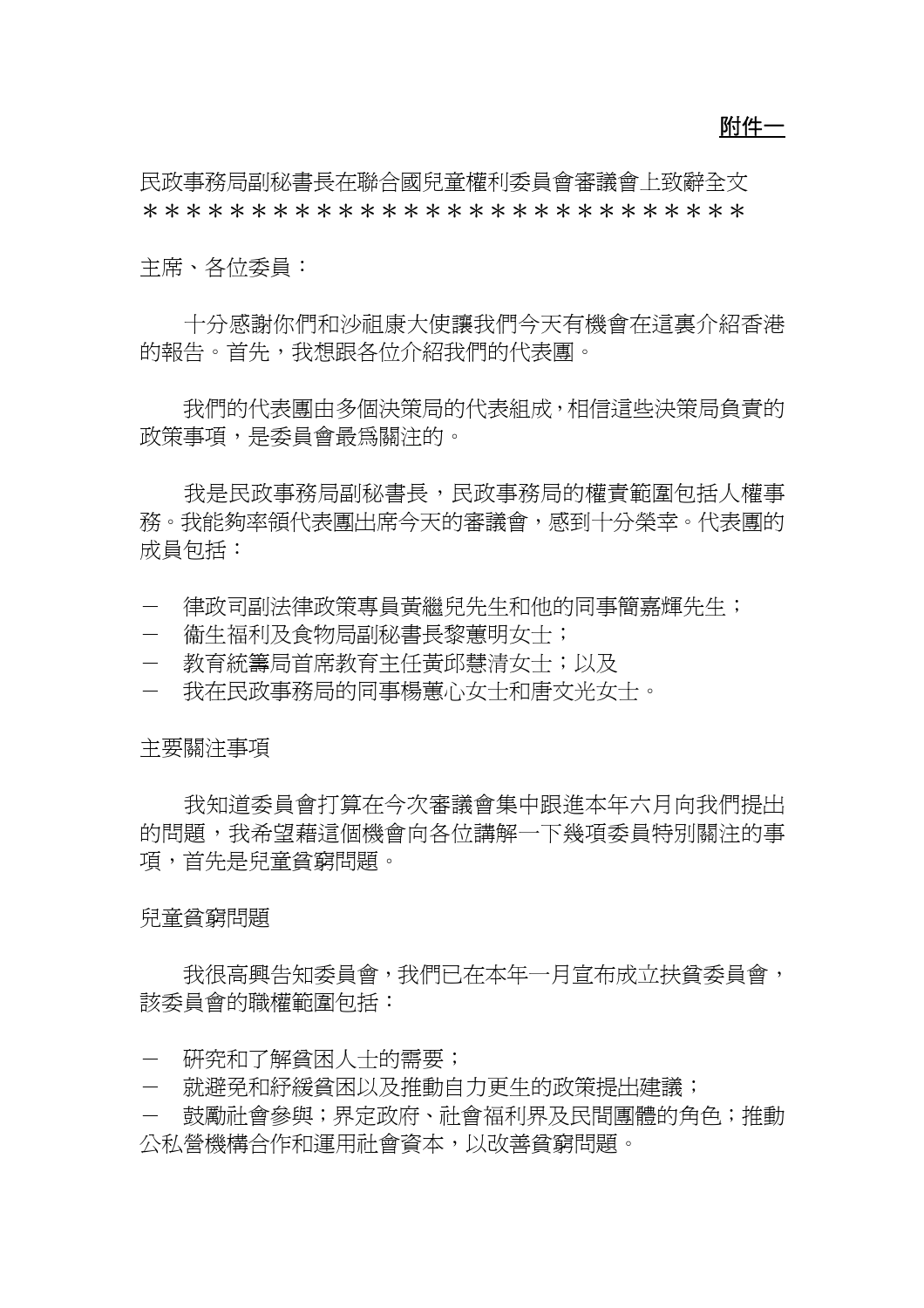扶貧委員會同意首要關注的對象應包括兒童和青少年,而目前推 行的工作計劃也會以他們為目標。

 主席,我們一直十分重視兒童的福利,尤其是那些有特別需要的 兒童。我們的政策,是關注本地兒童的身心發展,確保他們健康成長, 不會因為家庭的經濟狀況而受影響。為此,政府機關提供不同的服 務,包括幼兒服務、全面的疾病預防和促進健康服務,以及其他支援 服務。至於有特殊需要的兒童,包括有健康或行為問題的兒童,則會 接受特別治療。此外,正如委員會所知,我們一直提供九年免費普及 教育,並大力資助高等教育。

 雖然香港特區提交的報告已詳細論述有關的服務,但我希望在此 介紹我們最近在幼兒發展這個重要範疇上所推出的新措施,這就是在 年初公布的「兒童身心全面發展服務」試驗計劃。這項計劃旨在為初 生至五歲的幼兒提供以社區為本的綜合服務,並通過政府部門與有關 機構的跨界別和多專業合作,加強母嬰健康院所是供的服務。有關母 嬰健康院的服務,我們已在報告中加以闡釋。這項安排可確保醫療 生、教育及社會服務得到更佳的整合,藉此及早識別兒童及其家庭的 特別需要。有了上述種種措施,我們就能適時地向兒童及其家庭提供 合適的服務。

#### 兒童事務委員會

現在,我想談有關就兒童權利設立獨立監察機制的問題。在香 港,每當提到這個機制,我們一般都會聯想到設立一個兒童事務委員 會。事實上,委員會在一九九六年的審議結論中已提及這個問題,而 在這次審議會的問題清單B1項,委員會也再次論述有關的問題。對 於委員會這兩次提問,我們都回覆表示,我們不認為設立這類機構會 較現行的制度優勝。不過,我們已承諾檢討有關的情況,現在就讓我 告知委員會在這方面的最新進展。

 有關的檢討工作仍在進行,相信要在一段時間後才能作出決定。 這期間,我們已決定推行一項中期措施,就設立「兒童權利論壇」, 讓有關各方可以通過正式的平台,定期討論有關兒童權利的問題。論 壇成員包括兒童代表、非政府機構代表以及政府人員。為了作出配 合,我們也會在二零零六至零七財政年度試行推出「兒童權利教育資 助計劃」,為有關兒童權利的公眾教育活動提供資助。這些措施不但 可促進政府、兒童及兒童服務機構之間的直接聯繫,同時有助市民加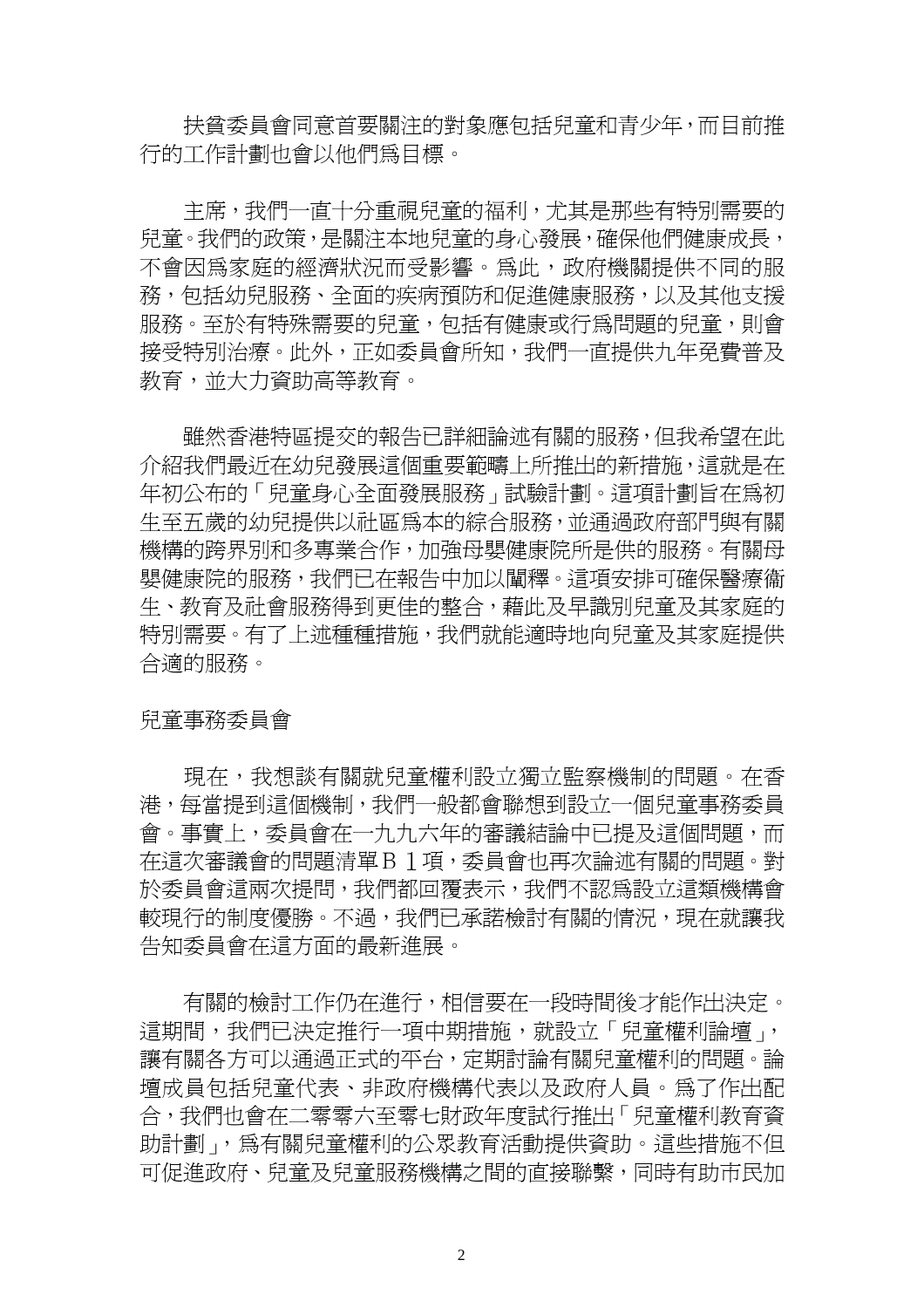深認識公約內容以及公約所保障的權利。雖然這些措施未必達到部分 論者的要求,但在決定是否設立兒童事務委員會之前,有關的措施可 以確保我們在這方面的工作續有進展,而不至於停滯不前。

#### 任擇議定書

 委員會希望我們處理的另外一個問題,相信是《關於買賣兒童、 兒童賣淫和兒童色情製品的任擇議定書》為何還未適用於香港。我想 向委員指出,我們一直認為議定書應該適用於本港;至於為何尚未落 實,只屬技術問題。香港基本上沿用普通法,為了使有關條約在本地 法律中生效,我們必須訂定法例或修訂現行法例,使法例的條文符合 條約的規定。事實上,我們的法律已頗符合議定書的規定,特別是我 們在二零零三年制定《防止兒童色情物品條例》之後,兩者的條文已 更趨一致,但當中還有一些分歧和差異。

 由於兩者差異甚少,使我們不期然考慮採納議定書,然後才修訂 法例。不渦,《維也納條約法公約》第二十六條規定,「凡有效之條約 對各當事國有拘束力,必須由各當事國善意履行」,而該公約第二十 七條也規定,「當事國不得援引其國內法規為理由而不履行條約」。因 此,普通法地區一般會力求在訂定必需的法例後,才同意接受條約約 束。我們已完成有關的研究工作,並手展開草擬法例的程序。

 在香港,販賣兒童和兒童賣淫活動是非法的。據我們所知,這些 情況在本港並不存在。我們已訂立法例,禁止兒童色情製品和兒童性 旅遊活動。現時,我們已推行各項措施,確保兒童獲得充分保護。正 如我之前所說,本地法律和議定書規定的差異只在於技術方面。我想 向委員會重申,我們正繼續努力,務求使議定書最終適用於香港。

#### 總結

 主席先生,我最後要重申,我們會堅決履行公約的責任。我和代 表團成員已準備好回答委員會的問題。

#### 謝謝。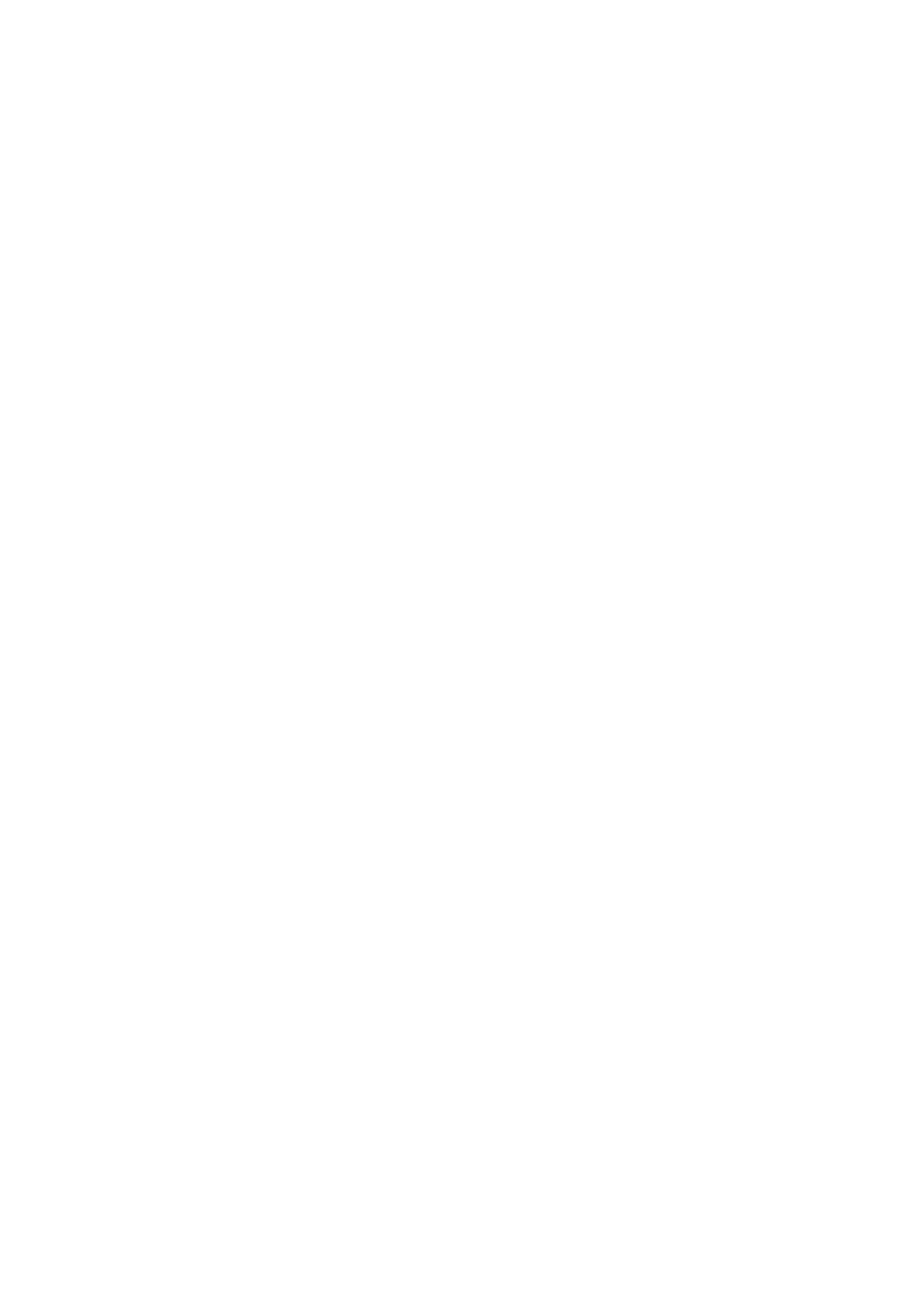附件二

民政事務局副秘書長在聯合國兒童權利審議會的總結發言 \*\*\*\*\*\*\*\*\*\*\*\*\*\*\*\*\*\*\*\*\*\*\*\*\*

主席、各位委員︰

 感謝各位委員及沙大使給我機會,就中華人民共和國香港特別行 政區在兒童權利方面的事項所提交的報告內容,作簡介及與委員交換 意見。

 香港政府非常重視兒童的身心健康。兒童是我們的未來,處理有 關他們福利及發展的所有事項,我們的原則都是以兒童最大利益為依 歸。

 香港的公民社會充滿活力,非政府機構在推廣兒童權利這方面的 工作尤其活躍,有幾個機構的代表今天也在這裏。我想藉這個機會向 香港特區從事兒童權利工作的非政府機構致謝,多謝他們的熱誠和努 力。我們會與非政府機構的朋友以夥伴關係,為推廣兒童的身心健康 繼續工作。

 為加強政府、兒童,和公民社會機構之間的對話和合作,我們即 將成立一個兒童權利論壇,並另設一個撥款計劃以推廣有關兒童權利 的教育。該論壇將提供一個平台讓政府人員、兒童代表、人權工作者 及兒童權利服務的非政府機構進行討論。

我想向各委員保證,我們一直認爲《關於買賣兒童、兒童賣淫和 兒童色情製品的任擇議定書》應該適用於香港。我們會朝這個目標 努力工作。

 主席先生,我還要感謝各位委員就香港特區兒童權利的情況所給 予的意見和建議;我們會仔細考慮大家的所有意見和建議。

最後我要重申,我們會堅決履行公約的責任。

謝謝。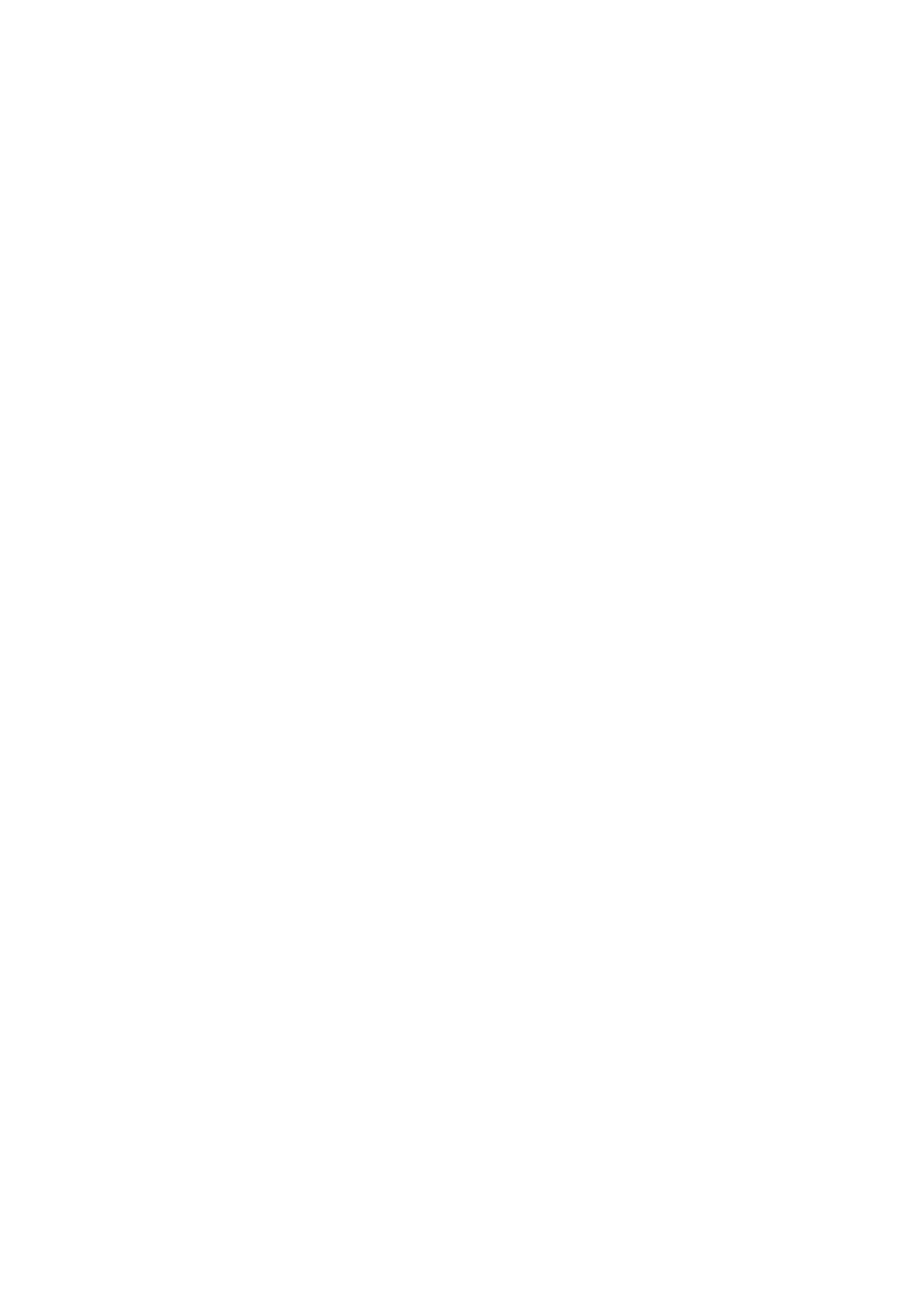# 附件三

**UNEDITED VERSION**  CRC/C/15/Add.271 30 September 2005

#### **COMMITTEE ON THE RIGHTS OF THE CHILD**

#### **Fortieth session**

### **CONSIDERATION OF REPORTS SUBMITTED BY STATES PARTIES UNDER ARTICLE 44 OF THE CONVENTION**

#### **Concluding observations:**

#### **China (including Hong Kong and Macau Special Administrative Regions)**

1. The Committee considered the second periodic of China (CRC/C/83/Add.9, Parts I and II), submitted on 27 June 2003, at its 1062nd to 1065th meetings (see CRC/C/SR.1062-1065) held on 19 and 20 September 2005, and adopted at the 1080th meeting (CRC/C/SR.1080), held on 30 September 2005, the following concluding observations:

#### **A. Introduction**

2. The Committee welcomes the submission of the State party's comprehensive and informative periodic report which consisted of three parts covering the mainland and Hong Kong and Macau Special Administrative Regions, as well as the detailed written replies to its list of issues (CRC/C/Q/CHN/2 and Parts I and II), which gave a clearer understanding of the situation of children in the State party. It further notes with appreciation the large high-level, multi-sectoral delegation from the mainland, Hong Kong and Macau Special Administrative Regions (SARs).

#### **B. Follow-up measures undertaken and progress achieved by the State party**

3. The Committee notes with appreciation the impressive achievements made in reducing poverty which enabled it to attain some of the key Millennium Development Goals ahead of schedule.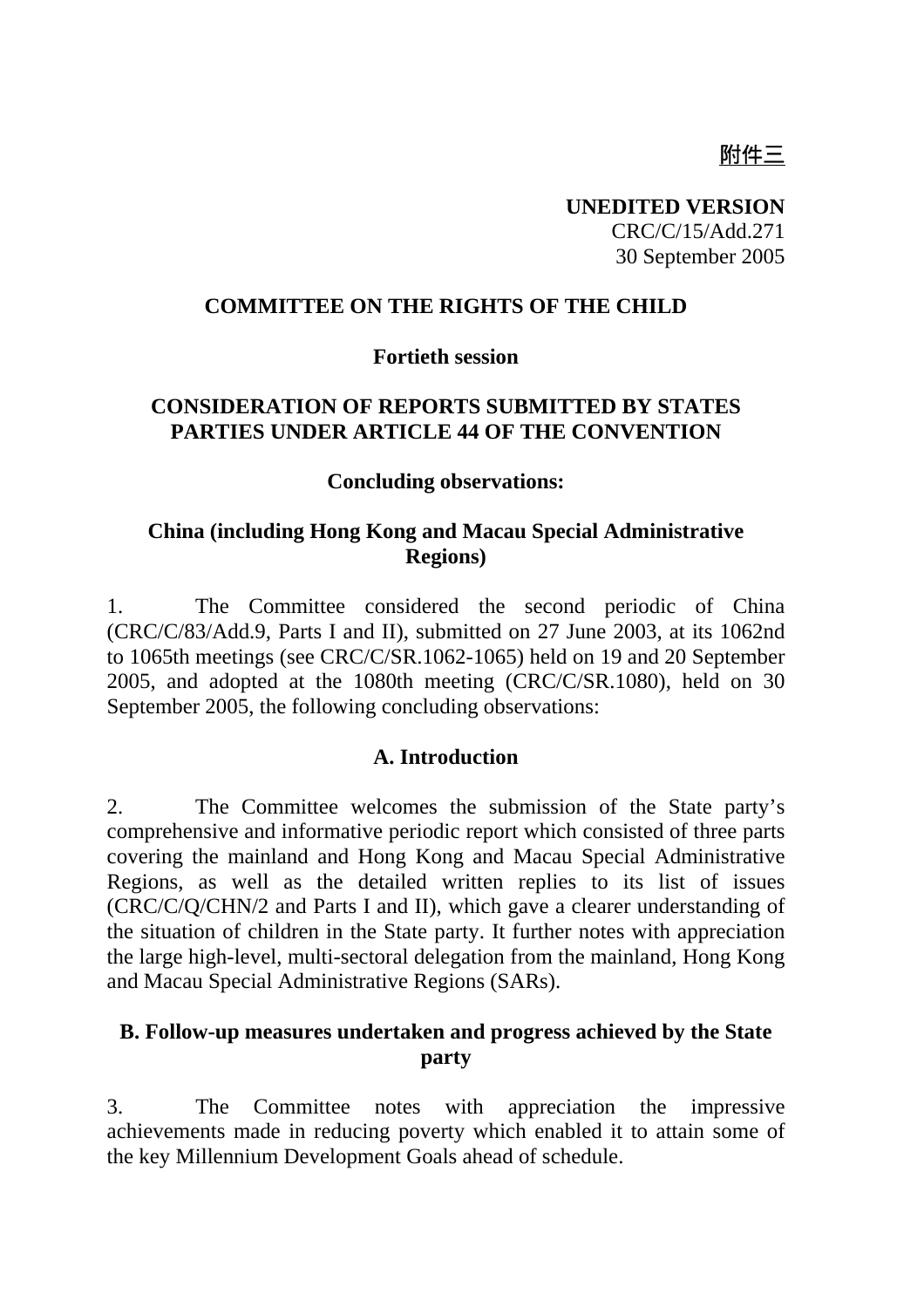4. The Committee welcomes the ratification of the Covenant on Economic, Social and Cultural Rights in 2001.

5. The Committee welcomes the State party's ratification of the 1993 Hague Convention No. 33 on Protection of Children and Cooperation in Respect of Intercountry Adoption on 16 September 2005.

## **C. Principal subjects of concern and recommendations**

### **1. General measures of implementation (arts. 4, 42 and 44, paragraph 6 of the Convention)**

## Committee's previous recommendations

6. The Committee notes with appreciation that various concerns and recommendations (CRC/C/15/Add.56 and CRC/C/15/Add.63 with respect to Hong Kong) made upon the consideration of the State party's initial reports (CRC/C/11/Add.7 and CRC/C/11/Add.9 with regard to Hong Kong as a Dependent Territory of the United Kingdom) have been addressed through legislative measures and policies. However, some of the concerns it expressed and recommendations it had made have not been sufficiently addressed. For instance:

- a) with respect to the mainland, the Committee is concerned that there has been limited progress related to recommendations on the establishment of a national human rights institution (CRC/C/15/Add. 56, para. 26) and non-discrimination (CRC/C/15/Add. 56, paras. 34 and 35);
- b) with respect to Hong Kong SAR, the Committee takes note of the State party's explanation that the Committee's previous recommendations on coordination and assessment (CRC/C/15/Add.63, para. 20) were not considered practical. Nevertheless the Committee remains of the opinion that national legislation and policy must take a holistic and comprehensive approach to the implementation of the Convention, which requires that priority be given to children's issues, such policy be actively coordinated and assessments be made regarding the potential impact of policy decisions on children.

7. The Committee urges the State party to make every effort to address the recommendations issued in the concluding observations on the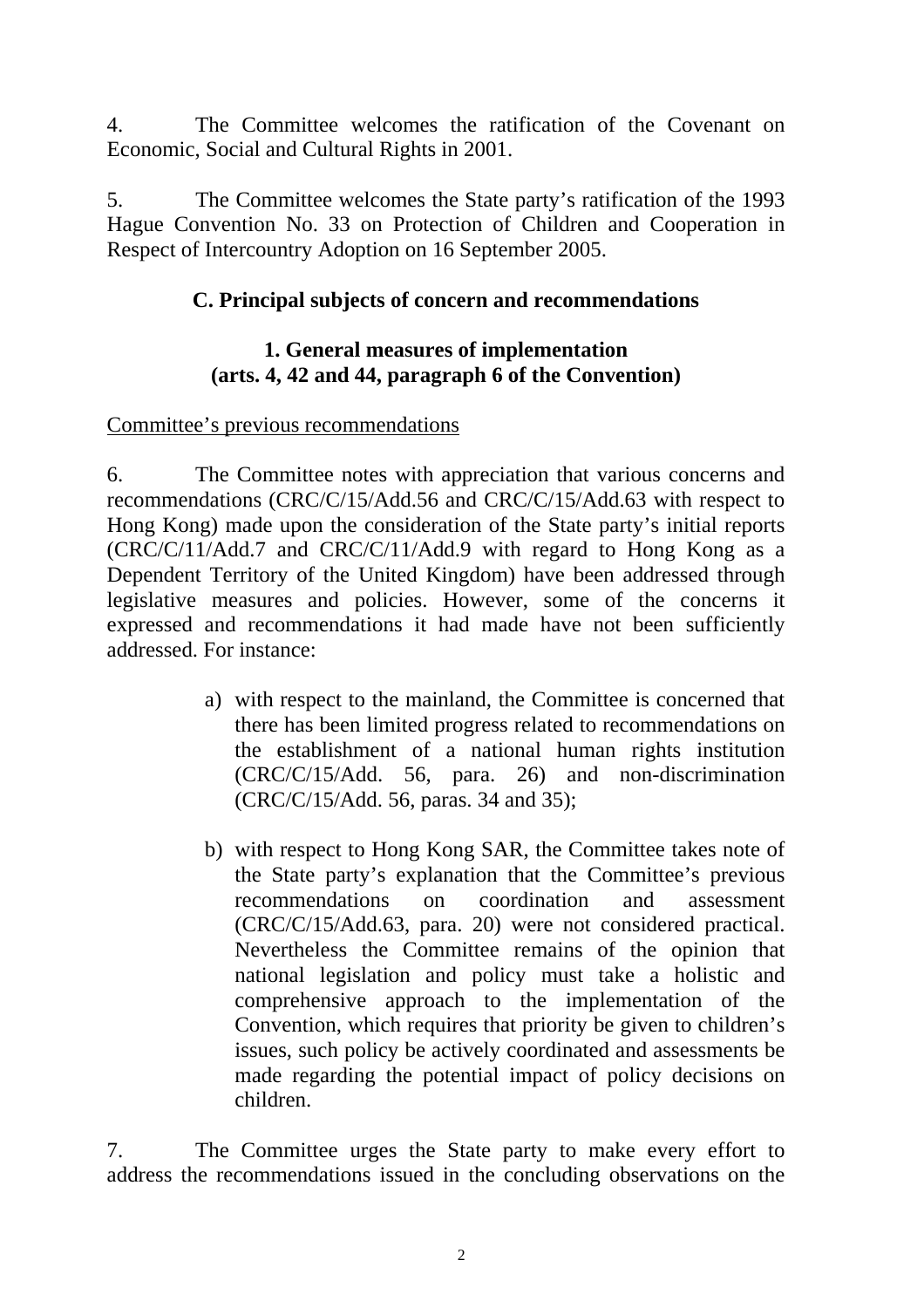initial reports that have not yet been implemented, and to address the list of concerns contained in the present concluding observations on the second periodic report.

## Reservations and declarations

8. The Committee welcomes the withdrawal of the State party's reservation to article 22 as applied to Hong Kong SAR. However, it regrets that reservations remain with regard to article 6 and are applied to the entire State party, and that for Hong Kong and Macau Special Administrative Regions reservations with respect to articles 32 and 37 (c) remain in force.

9. The Committee recommends that the State party review and withdraw all reservations to the Convention for all areas under its jurisdiction.

## Legislation

10. While welcoming the significant progress made with respect to legislative reform in mainland China, the Committee is concerned that not all laws applicable to children fully conform to the Convention.

11. The Committee recommends that in the mainland, the State party continue to review legislation to ensure full conformity with the principles and provisions of the Convention, as highlighted in paragraphs 33, 40, 45, 48, 53, 82, 93-94 of these concluding observation, and paragraphs 11 and 13 of the Committee's concluding observations on the initial report under the Optional Protocol on the sale of children, child prostitution and child pornography (CRC/OPSA/CO/2).

### Coordination and a National Plan of Action

12. The Committee notes with appreciation the elaboration of a second National Plan of Action, the National Children's Development Programme (2001-2010) for the mainland, and also takes note of the growing number of committees and working groups at the state, regional and county levels to monitor and implement child rights. However, it is concerned that coordination is fragmented and implementation of the Programme is not uniform across all regions and localities in the mainland and that coordination of implementation at local and regional levels is sometimes insufficient.

13. As noted in above in para. 6 (b), the Committee is concerned at the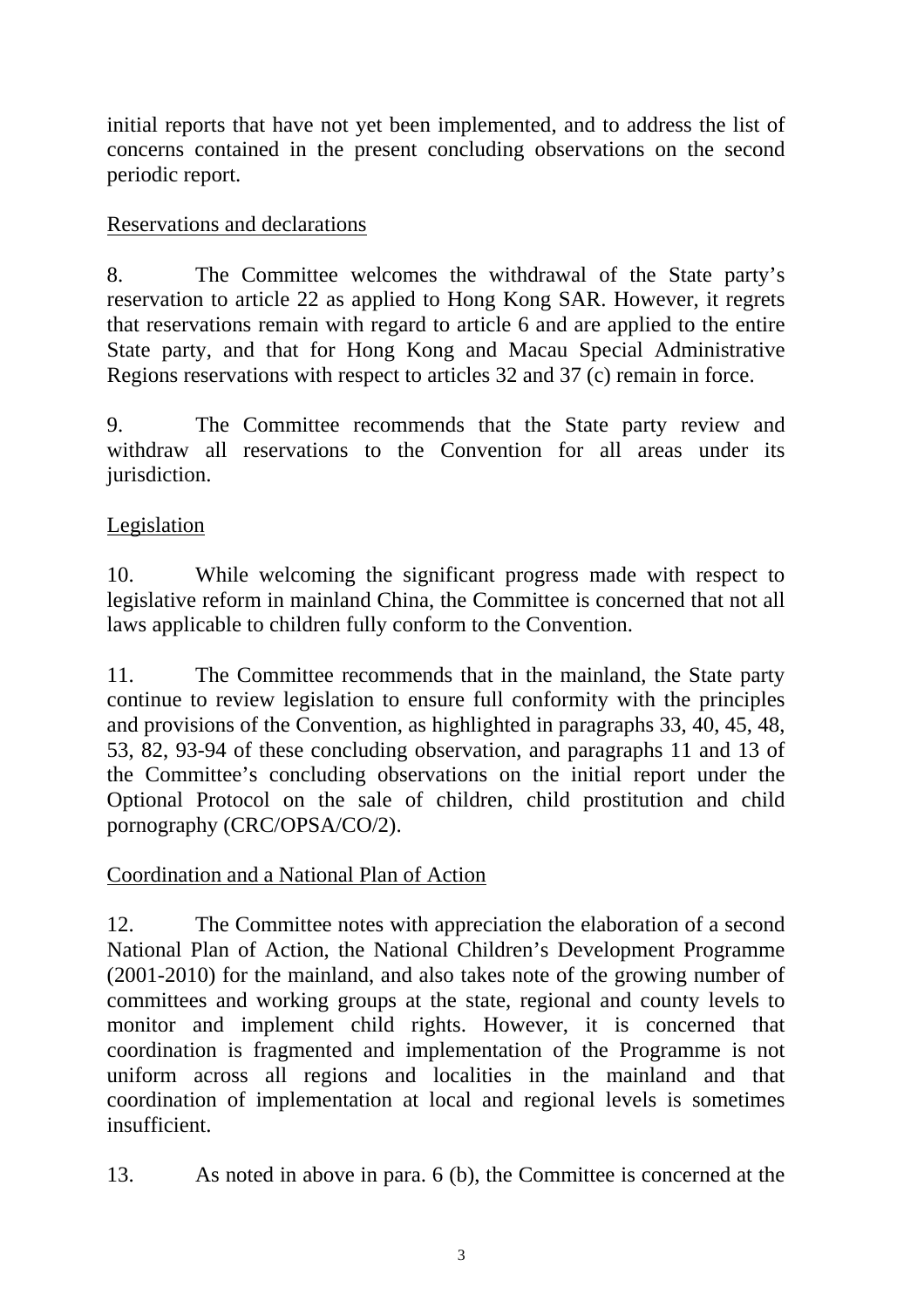lack of a comprehensive Plan of Action for the implementation of the Convention in Hong Kong SAR and that the coordination of existing programmes and policies is rather sectoral and fragmented. The Committee notes the information provided by the delegates of Macau SAR that a comprehensive Plan of Action is under discussion.

14. The Committee recommends that in the mainland, the State party further strengthen the coordination between the bodies and institutions working on the implementation of the National Children's Development Programme (2001-2010) at all levels in order to ensure uniform implementation in all regions and provinces.

15. The Committee reiterates its previous recommendation that in Hong Kong SAR, the State party improve the coordination of its activities on the implementation of the Convention by developing and implementing a Plan of Action for Hong Kong SAR. The Committee recommends that in Macau SAR, the State party expedite its discussions in this regard and elaborate and implement a comprehensive Plan of Action for Macau SAR.

### Independent monitoring

16. The Committee notes the information that various ministries in the mainland may receive complaints from the public, but it is concerned at the lack of an independent national human rights institution with a clear mandate to monitor the implementation of the Convention. It similarly regrets the absence of an independent national human rights institution with a specific mandate on child rights in the mainland and Hong Kong and Macau SARs.

17. The Committee recommends that the State party establish, in the mainland, Hong Kong and Macau SARs respectively, a national human rights institution which includes a clear mandate for the monitoring of children's rights and the implementation of the Convention at national, regional and local levels and in accordance with the Principles relating to the Status of National Institutions (The Paris Principles) contained in General Assembly resolution 48/134 of 20 December 1993. While drawing the State party's attention to the Committee's General Comment No. 2 (2002) on the role of independent national human rights institutions, the Committee notes that such institutions should have a mandate to receive, investigate and address complaints from the public, including individual children, and be provided with adequate financial, human and material resources. In the case of Hong Kong SAR, such an institution could be a specialized branch of the existing Ombudsman's office.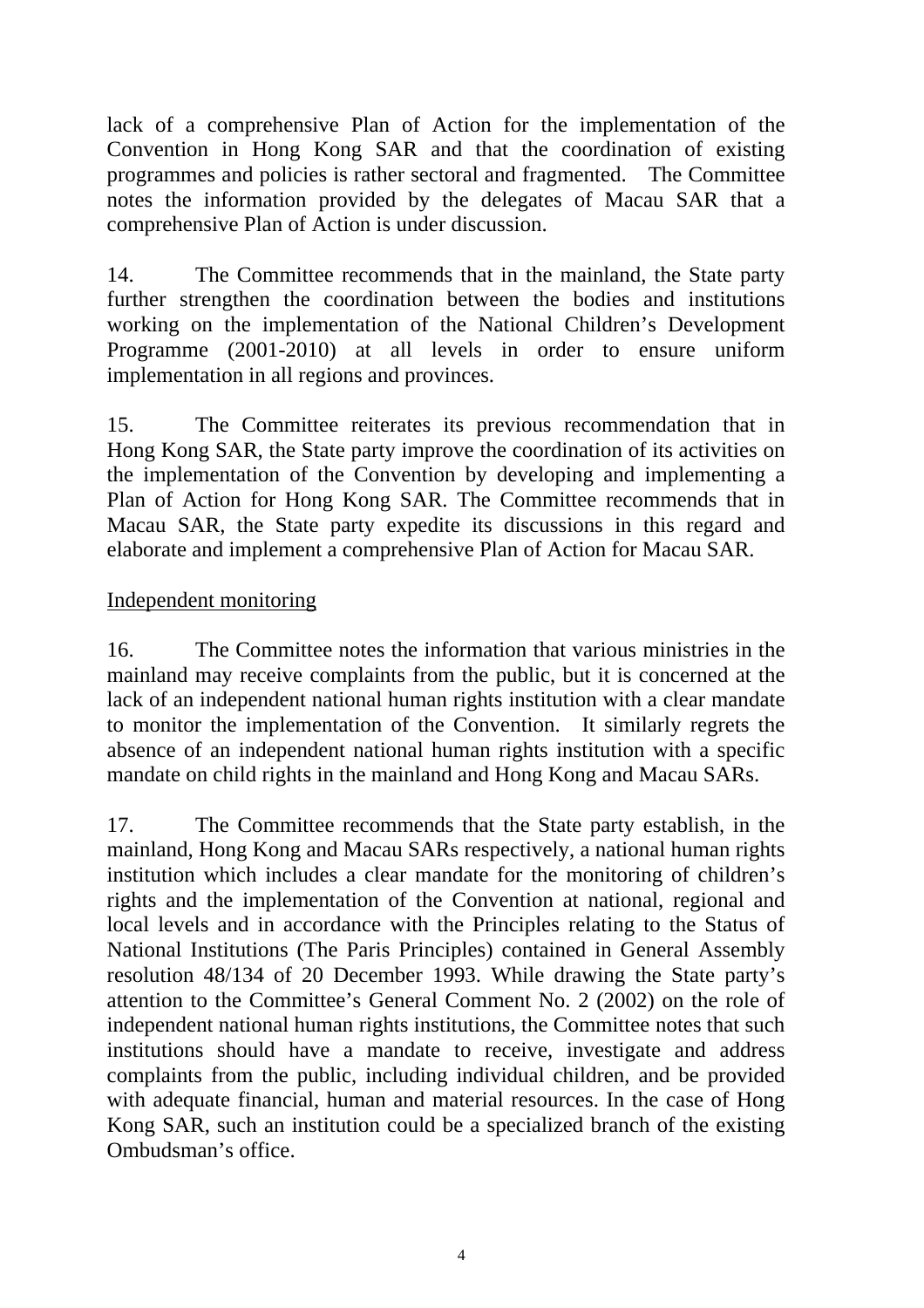## Allocation of resources

18. The Committee commends the State party for the significant increases in budgetary resources allocated, in the mainland, to compulsory education, maternal and child health care, social relief and to anti-trafficking programmes in recent years, but remains concerned that some crucial areas, such as education, continue to be under-funded. While it notes the significant resources allocated to the development of poorer regions, it remains concerned that those resources still need to adequately target the most vulnerable groups.

19. The Committee is concerned that in Hong Kong SAR insufficient resources are allocated to reduce poverty and that income disparities are increasing within the population. It is concerned that social welfare schemes, which were reduced as a result of the economic hardship of the 1997 Asian financial crisis, have not been positively readjusted as the economy has regained its momentum.

20. The Committee recommends that in the mainland, the State party ensure that its budgetary allocations to key areas for children, in particular health and education, keep pace with increases in Government revenue. It further recommends that the State party develop an adequate monitoring system to ensure that budgetary allocations are effectively reaching the most vulnerable groups and reducing regional disparities, in particular between rural and urban areas and eastern and western provinces.

21. The Committee recommends that in Hong Kong SAR, budget allocations are targeted towards reducing income disparities, including through increased funding for social safety nets. It also recommends that an adequate monitoring system be established in order to ensure that budgetary allocations benefit the most vulnerable populations.

## Data collection

22. The Committee welcomes the State party's efforts to improve its collection of statistical data in all parts of the State party and notes with appreciation the information provided by the delegation that a new mechanism for the collection of disaggregated data will soon be established in the mainland. However, the Committee remains concerned about the limited public accessibility to reliable and comprehensive statistical data in the mainland on all areas covered by the Convention.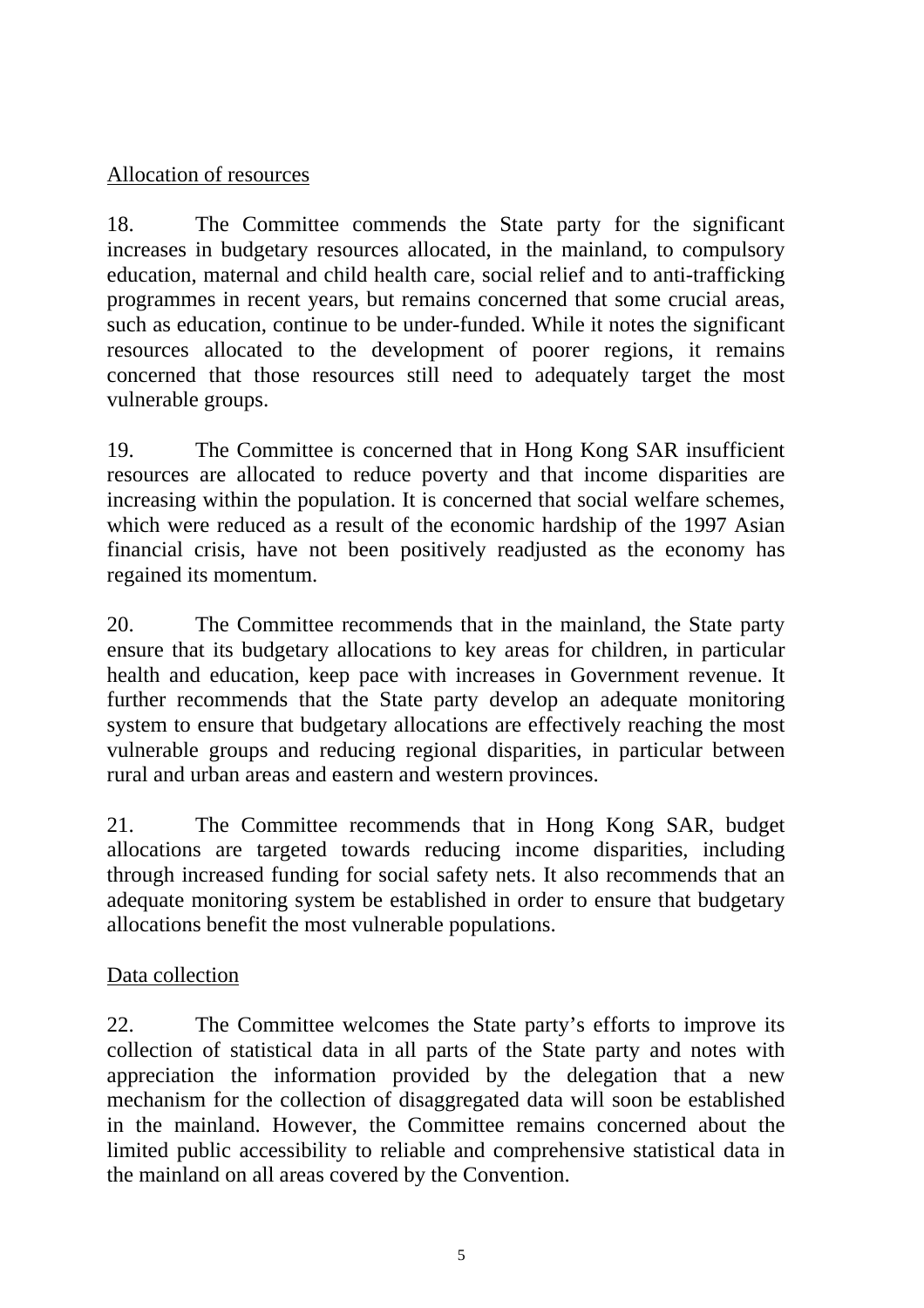23. The Committee recommends that the State party further strengthen its efforts to collect reliable and comprehensive statistical data on all areas covered by the Convention and ensure that such data is systematically made available to the public in a timely manner in all parts of the State party. It further recommends that the State party explore the development of central databanks on children's statistics for the mainland and the Special Administrative Regions respectively, so as to ensure that statistical data is used for the development, implementation and monitoring of appropriate policies and programmes for children.

### Dissemination of the Convention

24. The Committee notes that the Convention has been translated into the main minority languages used within the State party. However it is concerned that professionals working with and for children, as well as children and parents themselves, have limited awareness and understanding of the Convention in Hong Kong SAR and the mainland.

25. The Committee recommends that the State party, in all areas under its jurisdiction:

- a) further strengthen its efforts to disseminate the Convention in all languages, and also through the use of child-friendly materials and school curricula;
- b) expand its programmes to sensitize parents and children about the Convention; and
- c) increase its efforts to provide adequate and systematic training on children's rights for professional groups working with and for children.

Cooperation with civil society

26. The Committee notes the information that in mainland China, non-governmental organizations are becoming increasingly active, but it is concerned that the space given to them and the scope of their activities remain very limited.

27. The Committee recommends that in mainland China, the State party facilitate and encourage the independence and expansion of activities by non-governmental organizations, in particular those working for the promotion and protection of child rights inter alia by ensuring their free and active involvement in the implementation of the Convention, including in the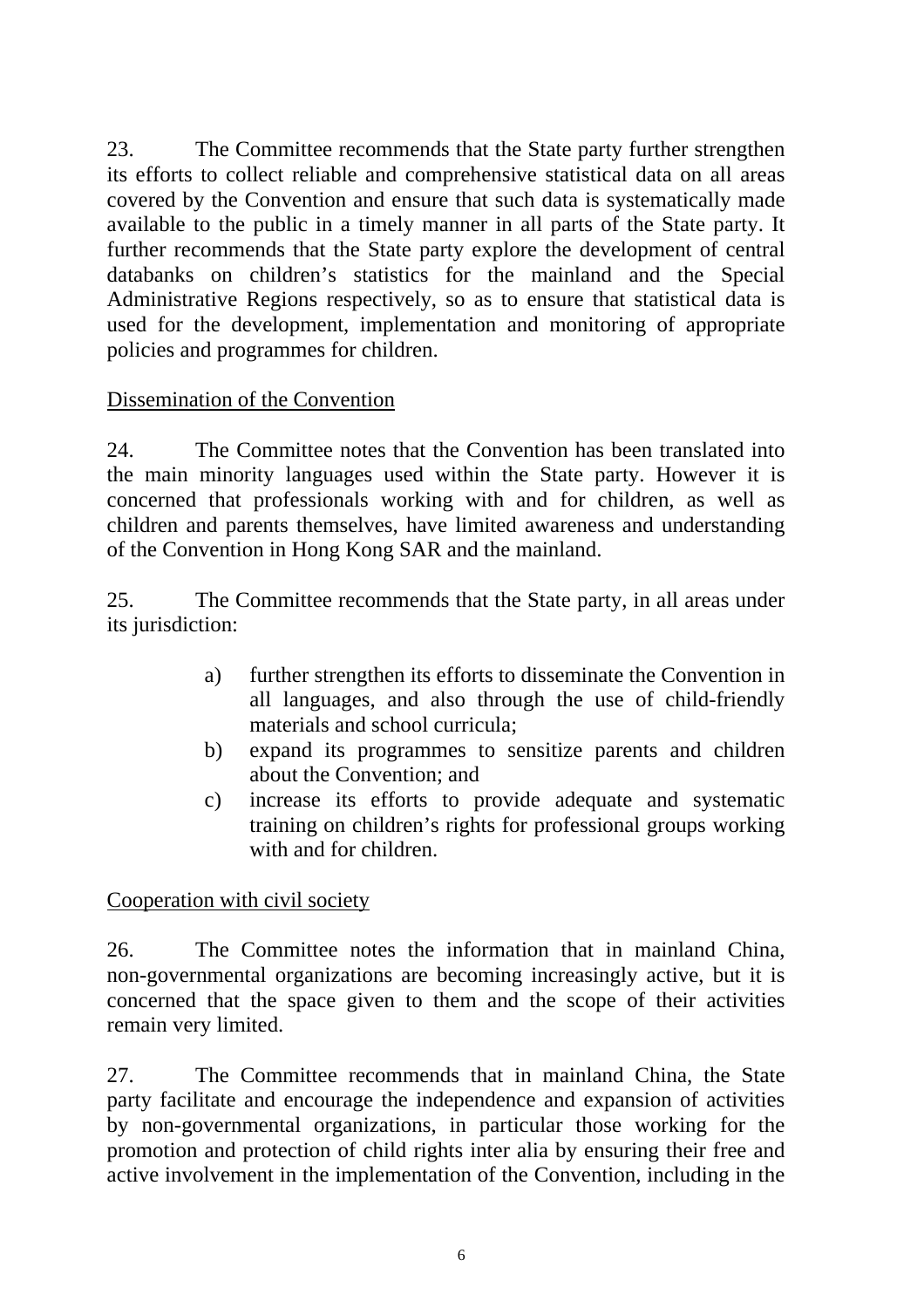preparation of reports and the implementation of the Committee's concluding observations and recommendations.

## **2. General principles (arts. 2, 3, 6 and 12 of the Convention)**

## Right to life

28. The Committee notes with satisfaction the legal measures enacted to prohibit selective abortions and infanticide in mainland China. Nevertheless it remains concerned that selective abortions and infanticide as well as the abandonment of children, in particular girls and children with disabilities, continue to be a negative consequence of existing family planning policies and societal attitudes.

29. The Committee urges the State party to continue and strengthen its efforts to guarantee the right to life, survival and development of all children in its territory. It recommends that the State party strengthen its implementation of existing laws against selective abortions and infanticide, and to take all necessary measures to eliminate any negative consequences arising from family planning policies, including abandonment and non-registration of children and imbalanced sex ratios at birth.

### Non-discrimination

30. While noting efforts by the State party to address the Committee's previous concerns related to discrimination, it remains concerned about discrimination against certain groups in the mainland, such as girls; children infected with or affected by HIV/AIDs; children with disabilities; ethnic and religious minorities, such as Tibetan, Uighur and Hui children; and internal migrant children.

31. The Committee is concerned about the persistence of discrimination against refugee, asylum-seeking and undocumented migrant children in Hong Kong SAR, and the lack of legislation specifically prohibiting discrimination on the basis of race or sexual orientation. The Committee regrets the lack of available information on the practical implementation of art. 2 of the Convention in Macau SAR.

32. The Committee recommends that in the mainland the State party strengthen efforts to eliminate discrimination against girls, children infected with or affected by HIV/AIDs, children with disabilities, Tibetan, Uighur and Hui children and other ethnic and religious minority children, internal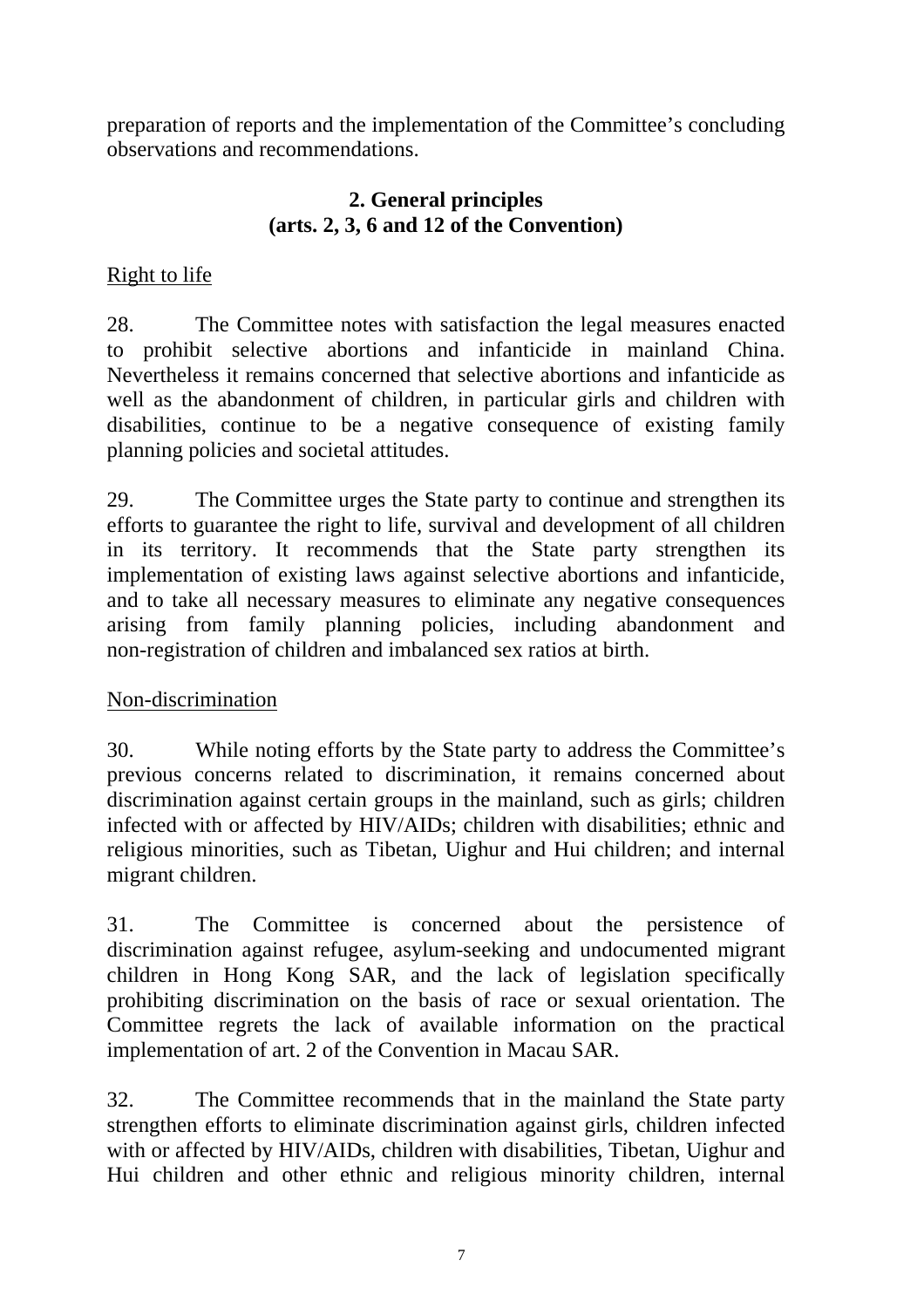migrant children and other vulnerable groups by:

- a) ensuring equal access to basic services for these children, including health, education and other social services, and that services used by these children are allocated sufficient financial and human resources;
- b) enhance monitoring of programmes and services implemented by local authorities with a view to identifying and eliminating disparities.

33. The Committee recommends that in Hong Kong SAR the State party expedite its efforts to draft and adopt legislation prohibiting discrimination on the basis of race or sexual orientation. The Committee requests that in its next periodic report specific information be included on the practical implementation of art. 2 in Macau SAR.

34. The Committee requests that specific information be included in the next periodic report on the measures and programs relevant to the Convention on the Rights of the Child undertaken by the State party to follow up on the Declaration and Programme of Action adopted at the 2001 World Conference against Racism, Racial Discrimination, Xenophobia and Related Intolerance and taking account of Committee's General Comment No. 1 on the aims of education (2001).

## Best interests of the child

35.The Committee is concerned about the limited information provided by the State party in all areas under its jurisdiction on how the principle of the best interests of the child is taken as a primary consideration in all actions concerning children.

36. The Committee urges the State party to include in its next periodic report more detailed information on the implementation of article 3 and on how it ensures that the best interests of the child is taken as a primary consideration in all actions concerning children.

## Respect for the views of the child

37. The Committee notes with concern that in mainland China children are not able to file complaints in court or be consulted directly by the courts without parental consent, except in the case of children 16 years or older who earn their own livelihood. It regrets the limited amount of information provided on the representation of students in schools and how their views are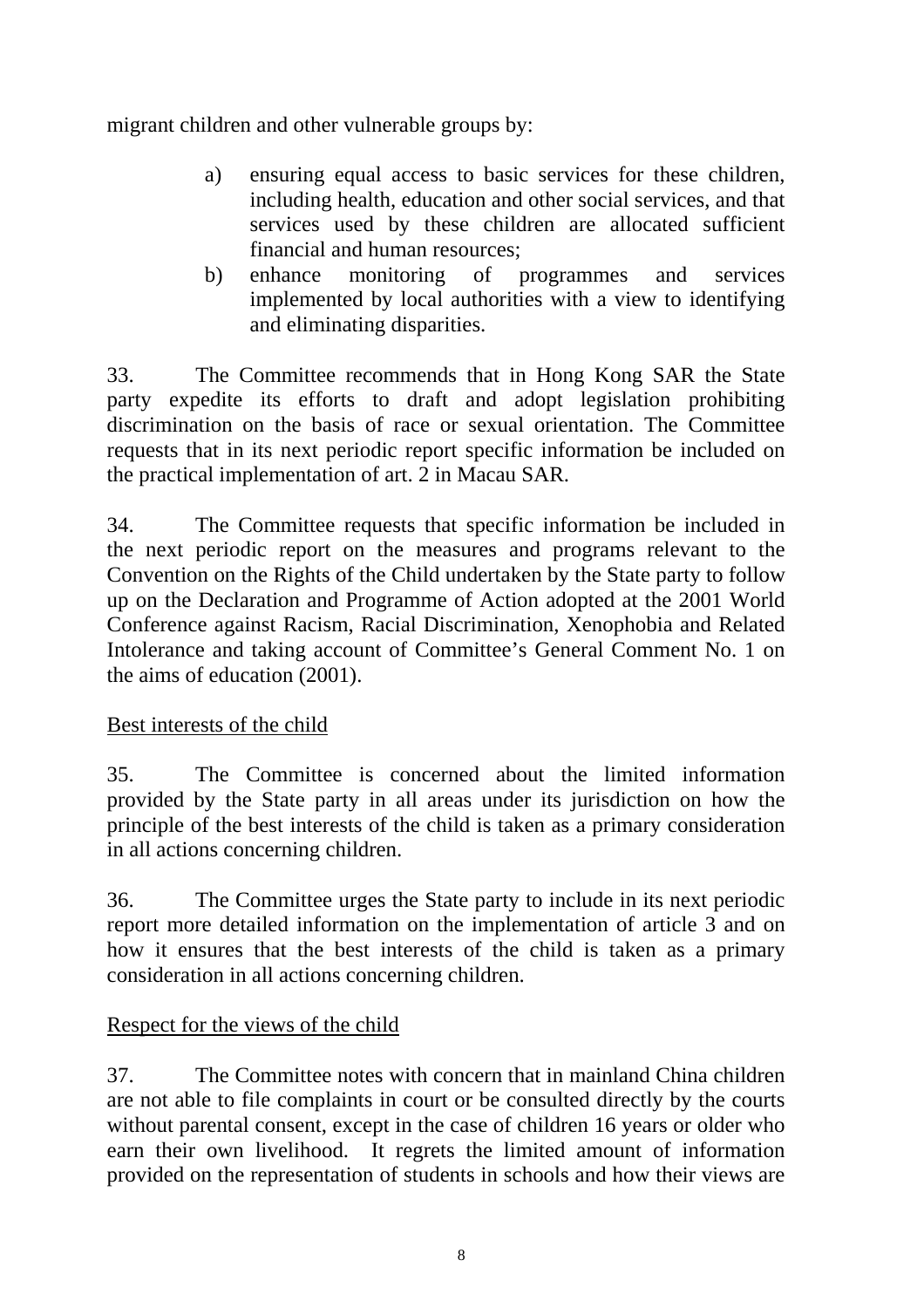taken into account.

38. The Committee notes with appreciation the efforts made by the State party in Hong Kong to support organizations representing children, such as the Children's Council Working Committee. However, it remains concerned that children's views are not sought systematically on all policies and programmes affecting them. The Committee regrets the lack of information on the how the views of the child are taken into account in all settings in Macau SAR.

39. In the light of article 12 of the Convention, the Committee recommends that the State party strengthen its efforts in the mainland, Hong Kong and Macau SARs, to ensure that children have the right to express their views freely in all matters affecting them and have those views be given due weight in policy-making, administrative proceedings, schools and the home. It encourages the State party to provide more detailed information on this issue, with respect to all areas under its jurisdiction, in the next periodic report.

40. Furthermore, the Committee recommends that in the mainland the State party review legislation affecting children with a view to ensuring that they be provided the opportunity to be heard in any judicial and administrative proceeding affecting them, and that due weight be given to those views in accordance with the age and maturity of the child.

41. The Committee recommends that in Hong Kong SAR, the State party systematically ensure active participation of children's organizations when developing policies or programmes affecting them, such as the current education reform. It further encourages the State party to consider establishing a standing body to represent children's views in the political process.

## **3. Civil rights and freedoms (arts. 7, 8, 13-17, 19 and 37(a) of the Convention)**

## Birth registration

42. The Committee notes with appreciation the significant efforts taken by the State party to address the Committee's previous concerns regarding the non-registration of children. However, it continues to be concerned that, in part because of existing family planning policies, all children are not systematically registered immediately after birth in mainland China, and that this disproportionately affects girls, children with disabilities and children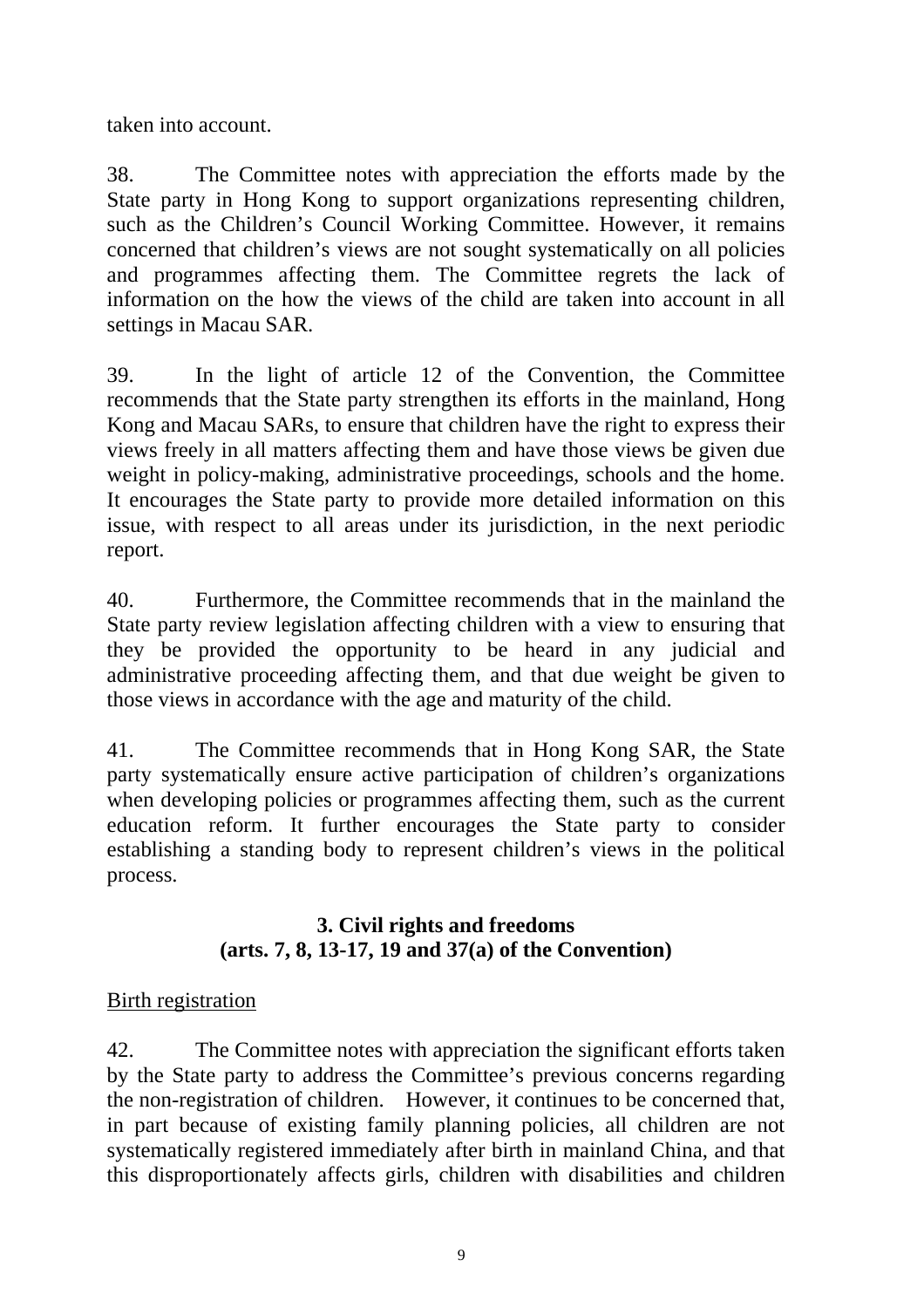born in some rural areas.

43. The Committee recommends that the State party continue to strengthen its efforts to ensure that all children, in particular girls and children with disabilities, are registered immediately after birth and to continue to provide flexible measures to allow older children, who have not been registered to do so throughout mainland China with a particular emphasis on rural areas. It further suggests that the State party consider revising the Hukou system of registration in order to reinforce such initiatives.

## Freedom of religion

44. While noting the adoption of the Regional Ethnic Autonomy Act in 2001 which guarantees freedom of religion for ethnic minorities in mainland China, the Committee is concerned about reports that children, in particular Tibetan Buddhist, Uighur and Hui children have had restrictions placed on their ability to study and practice their religion and some cases have been detained for participating in religious activities. It is also concerned at reports that children of families practicing their religion, notably the Falun Gong, are subject to harassment, threats and other negative actions including re-education through labour. The Committee notes the information provided about the Gedhun Choekyi Nyima, but remains concerned that it has not yet been possible to have this information confirmed by an independent expert.

45. The Committee recommends that the State party take all necessary measures to ensure the full implementation of the Regional Ethnic Autonomy Act. In particular, the Committee recommends that the State party:

- a) Enact explicit legislation guaranteeing freedom of religion for those under 18, that is not tied to a limited number of recognized faiths, and which respects the rights and duties of parents to give guidance to the child in the exercise of his or her rights in this regard in a manner consistent with the evolving capacities of the child;
- b) Repeal any ban instituted by local authorities on children of any age from participating in Tibetan religious festival or receiving religious education;
- c) Repeal any ban instituted by local authorities on children of any age from attending mosques or receiving religious education throughout the mainland;
- d) Take all necessary measures to ensure that children may choose whether to participate in classes on religion or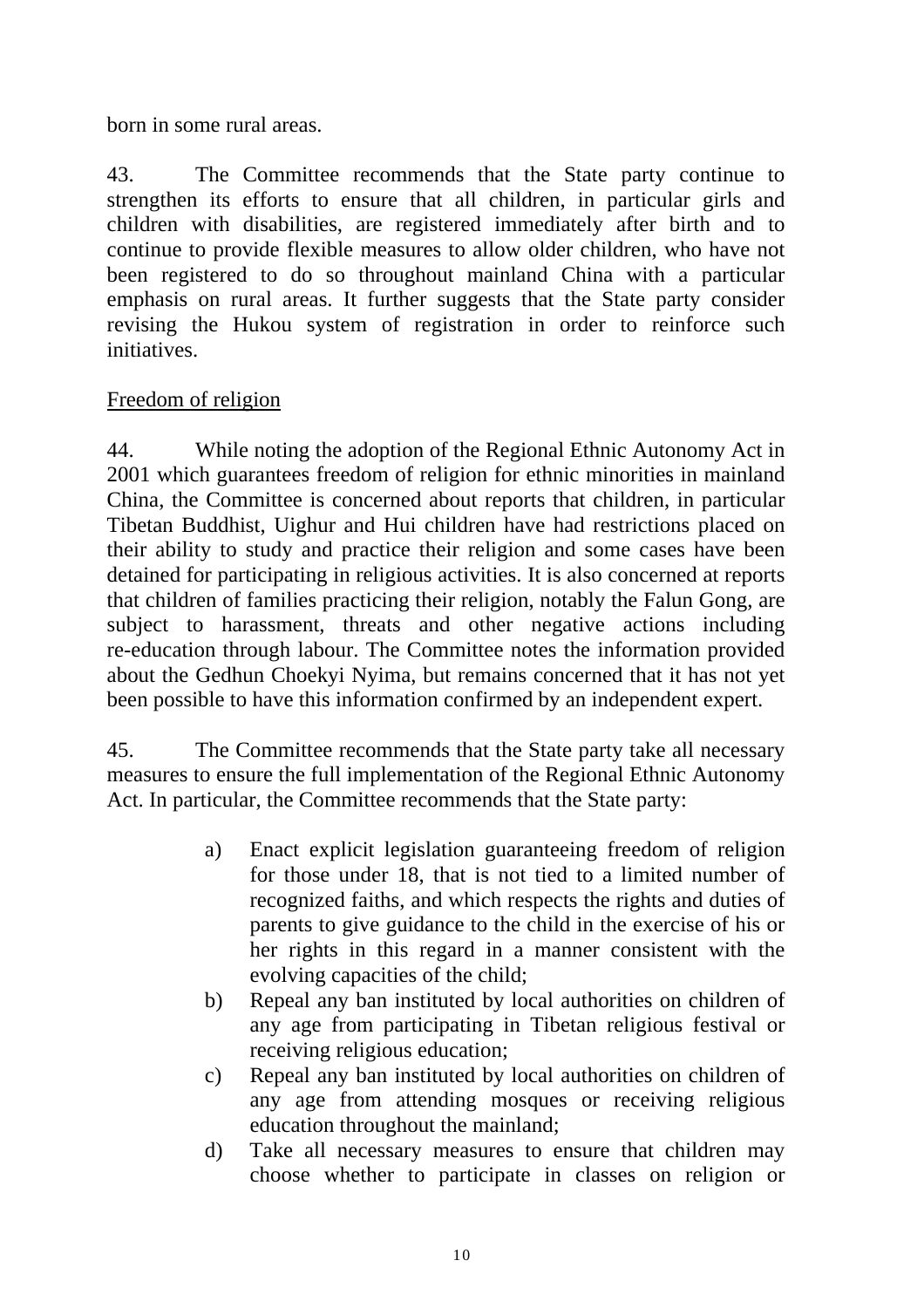atheism;

e) allow an independent expert to visit and confirm the well-being of Gedhun Choekyi Nyima while respecting his right to privacy, and that of his parents.

## Corporal punishment

46. The Committee is concerned that in mainland China the existing regulations banning corporal punishment in schools are unevenly implemented. It is also concerned that corporal punishment is not banned in the home and continues to be socially acceptable.

47. The Committee is concerned that corporal punishment within the family is not prohibited by law and continues to be practiced in the home in Hong Kong and Macau SARs.

48. The Committee urges the State party, in all areas under its jurisdiction, to:

- a) explicitly prohibit by law corporal punishment in the family, schools, institutions and all other settings, including penal institutions; and,
- b) expand public education and awareness-raising campaigns with the involvement of children on alternative non-violent forms of discipline in order to change public attitudes about corporal punishment.

## **4. Family environment and alternative care (arts. 5, 18 (paras. 1-2), 9-11, 19-21, 25, 27 (para. 4) and 39 of the Convention**

## Children deprived of family environment

49. The Committee welcomes efforts made by the State party, in particular the adoption of the Standards for Social Welfare Institutions for Children in 2001, for the mainland. However, it remains concerned at the significant number of children abandoned within the mainland and the large number of children living in institutions. It regrets the lack of precise statistical data on the number of children entering and leaving such institutions.

50. The Committee is deeply concerned that existing quotas for persons entering Hong Kong and Macau SARs from the mainland and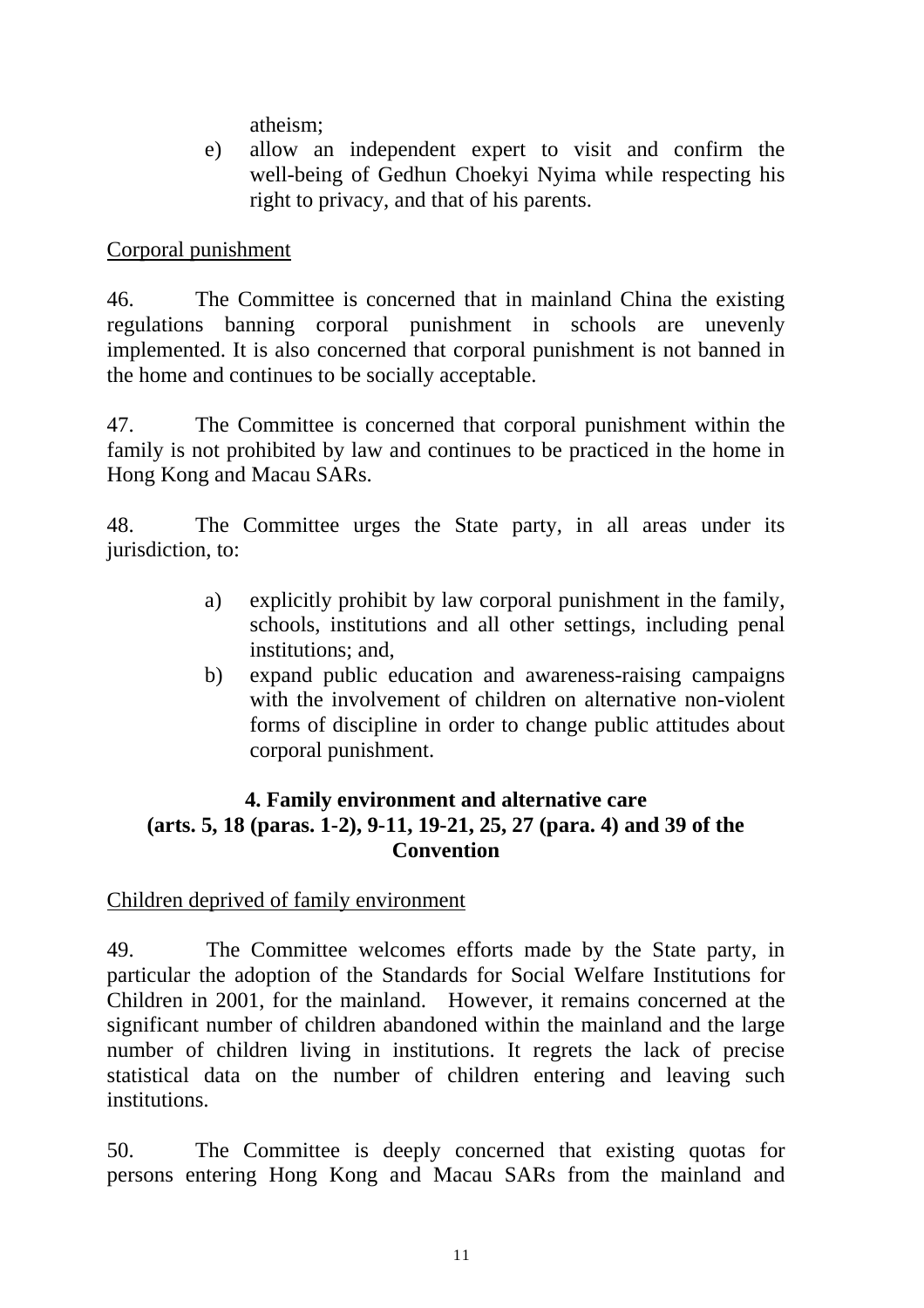regulations regarding the right of abode in the Special Administrative Regions contribute to separation of children from their parents and hinder family reunification.

51. The Committee recommends that in mainland China, the State party:

- a) continue its efforts to improve alternative care for children deprived of a family by replicating and expanding successful models such as foster care and domestic adoption throughout the mainland;
- b) develop effective strategies to prevent child abandonment, which include early identification of families and children at risk and the possibility for social workers to intervene and help families directly;
- c) Ensure that children, if transferred to an institution, are integrated into small groups and individually cared for in a family-like environment;
- d) Ensure that all forms of alternative care meet quality standards in conformity with the Convention by establishing an effective monitoring mechanism which includes a periodic review of each placement in accordance with art. 25 and a complaints mechanism accessible to children, and by ensuring that all institutions, programmes and services have properly trained and accredited staff, and;
- e) Ensure that all deaths of children in alternative care are properly documented and investigated, and that appropriate follow-up actions are taken when necessary.

## Adoption

52. As noted in para. 5 above, the Committee notes with appreciation the ratification of the 1993 Hague Convention No. 33 on Protection of Children and Cooperation in Respect of Intercountry Adoption. However, the Committee regrets the inadequate information available on the number of international adoptions and the number of agencies facilitating such adoptions in the mainland. It is further concerned about the lack of explicit guarantees that children without birth certificates maintain their right to identity throughout the adoption process.

53. The Committee recommends that the State party: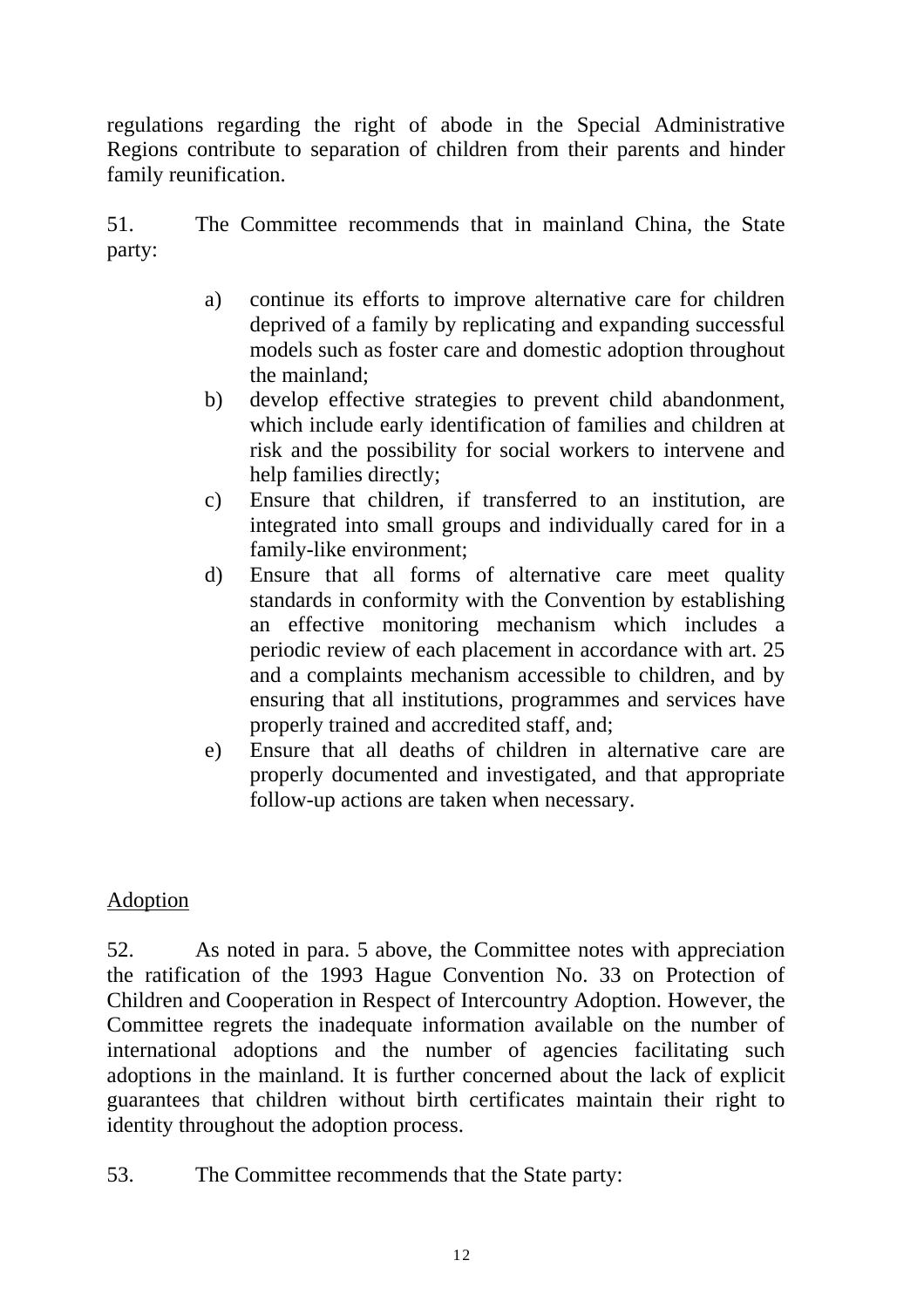- a) extend the application of the 1993 Hague Convention No. 33 to Hong Kong and Macau SARs as soon as possible;
- b) ensure incorporation of the legal provisions of the 1993 Hague Convention into domestic legislation in the mainland and Hong Kong and Macau SARs;
- c) further strengthen the monitoring of agencies facilitating international adoptions, in particular with regard to possible trafficking of children and the use of fees and donations paid by adopting parents,
- d) enact legislative and administrative measures to guarantee that all children without birth certificates are guaranteed their right to identity throughout the adoption process, and;
- e) educate government officials and other professionals working with children without parental care that adoptions, in particular international adoptions are an exceptional option for alternative care, and that the principles of non-discrimination and the best interests of the child must be taken into account when making such decisions.

## Abuse and neglect, maltreatment, violence

54. The Committee is concerned about the limited information available with regard to abuse, neglect and maltreatment of children in mainland China as well as the limited number of programmes available to combat violence and provide assistance to victims.

55. While noting efforts made to increase the number of social workers in Hong Kong SAR, the Committee is concerned that policies and programmes to assist child victims of violence are not fully effective.

56. In all parts of the State party, the Committee recommends that efforts to combat abuse, neglect, violence and maltreatment be strengthened, including through mandatory reporting requirements for staff working with children, such as doctors, teachers and social workers, and the establishment of specific helplines accessible and available to children.

57. With respect to the mainland, the Committee recommends that the State party conduct further research into different forms of violence against children in the home, schools and institutions and use the findings to:

> a) strengthen existing legislation on protection of children from all forms of violence ;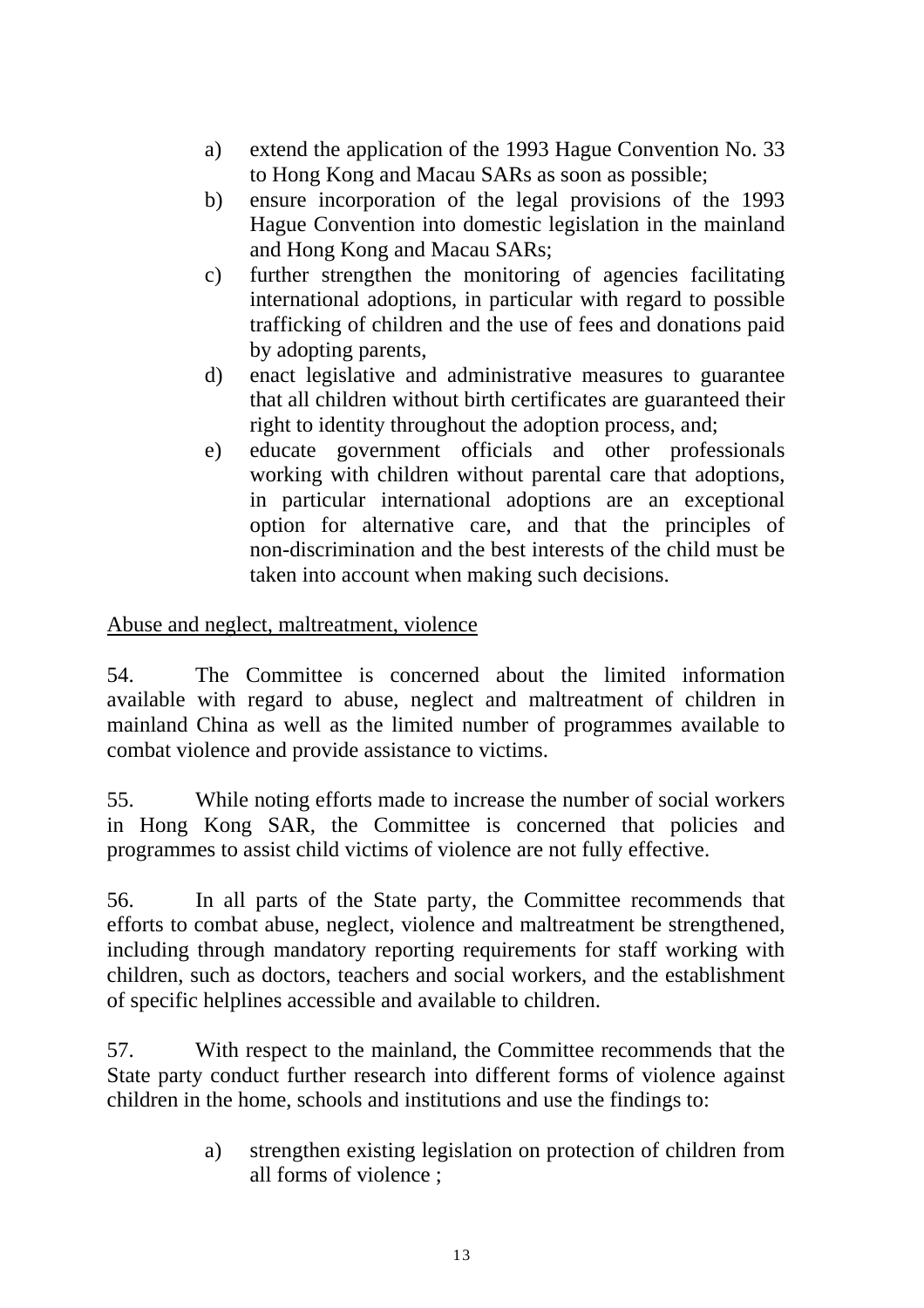- b) develop strategies and interventions to prevent and combat violence, including through school-based education programmes aimed at raising awareness and skills among children to address different forms of violence, and;
- c) develop programmes to ensure that all child victims of violence receive appropriate assistance relating to care and recovery.

58. With respect to Hong Kong SAR, the Committee recommends that the State party:

- a) Define in a more explicit manner the forms of sexual abuse and increase education and training for professionals working with and for children on the identification, handling and prevention of all forms of abuse;
- b) strengthen coordination and follow-up of individual cases of abuse, neglect and maltreatment and ensure that all victims of any form of abuse, and their families, have access to social services and assistance, and;
- c) ensure handling investigations without any discrimination as to whether the alleged perpetrators are from within or outside the family.

59. In the context of the Secretary-General's ongoing in-depth study on the question of violence against children (A/RES/56/138) and the related questionnaire to Governments, the Committee acknowledges with appreciation the written replies of the State party and the participation of representatives from mainland China and Hong Kong SAR in the Regional Consultation for East Asia and the Pacific held in Thailand from 14 to 16 June 2005. It further appreciates the organization of national level consultations in Beijing from 16 to 17 May 2005. The Committee recommends that the State party use the outcome of this regional consultation as a tool to take action, in partnership with civil society, to ensure the protection of every child from all forms of physical, sexual or mental violence, and to gain momentum for concrete and, where appropriate, time bound actions to prevent and respond to such violence and abuse.

## **5. Basic health and welfare (arts. 6, 18 (para. 3), 23, 24, 26, 27 (paras. 1-3) of the Convention**

Children with disabilities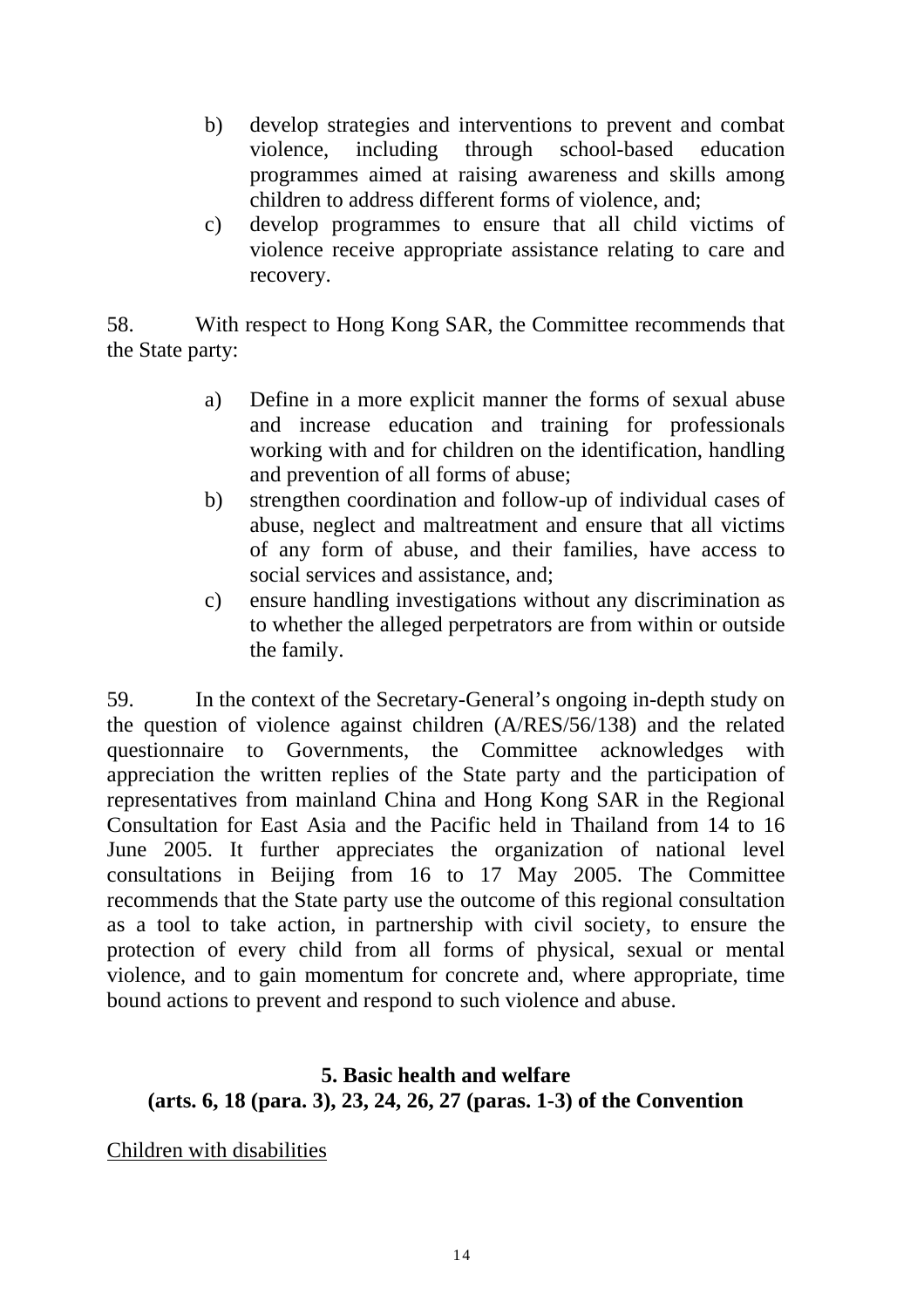60. With respect to mainland China, the Committee is concerned about:

- a) the lack of specific disaggregated data on children with disabilities;
- b) the narrow definition of disability;
- c) the significant discrepancy in the number of children with disabilities between urban and rural areas, and;
- d) the exception made to the one-child policy, allowing families who have a child with disabilities to have a second child. which promotes de facto discrimination against children with disabilities.

61. The Committee recommends that the State party take into account the United Nations Standard Rules on the Equalization of Opportunities for Persons with Disabilities (General Assembly resolution 48/96) and the recommendations adopted by the Committee on its day of general discussion on the rights of children with disabilities (see CRC/C/69) to ensure the implementation of the all the principles and provisions of the Convention for children with disabilities within its jurisdiction. It further recommends that in mainland China, the State party:

- a) strengthen its system of data collection to ensure the availability of precise data on children with disabilities, disaggregated by sex, age, rural or urban areas, living arrangements and type of disability;
- b) establish a definition that adheres to internationally accepted standards, and;
- c) take all necessary measures to eliminate de facto discrimination against children with disabilities, in particular abandonment of such children.

## Health and health services

62. While noting the marked improvement in health care indicators, the Committee reiterates its previous concern with regard to existing disparities in the mainland between rural and urban areas, eastern and western provinces and Han and ethnic minorities related to infant and child mortality, nutrition, and other child health indicators. It is also concerned at the persistence of malnutrition as well as the emergence of child obesity and inadequate breastfeeding policies throughout the State party.

63. The Committee recommends that the State party take all necessary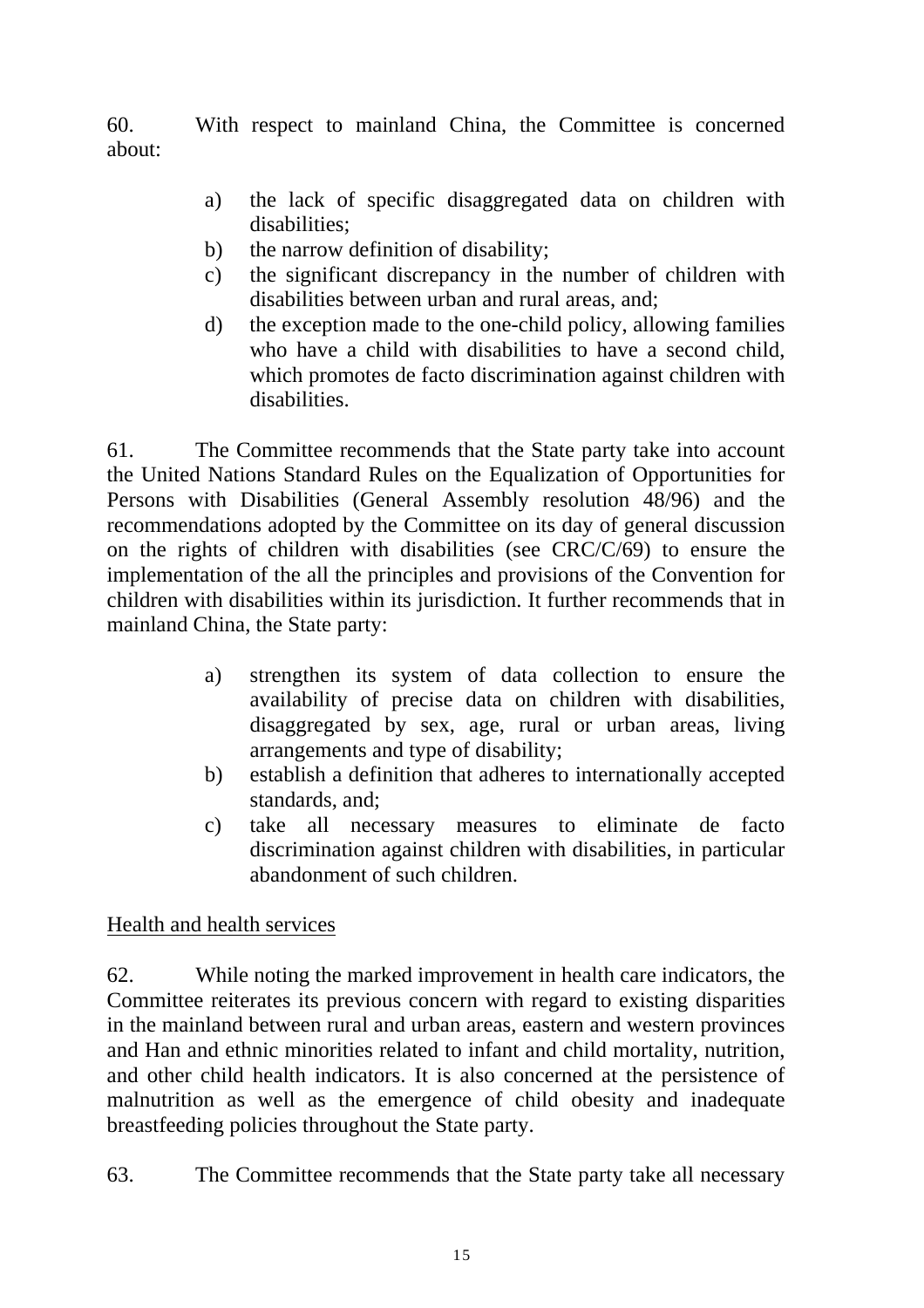measures to provide universal access to maternal and child health services for all children in its jurisdiction, including for non-registered children. It further urges the State party to develop policies and programmes to adequately address the problems of malnutrition and obesity in children and to promote breastfeeding through strengthening the implementation of the International Code of Marketing of Breastmilk Substitutes in all parts of the State party, including the China Code for Marketing of Breast Milk Substitutes, and through the promotion of Baby Friendly Hospitals in Hong Kong SAR. Adolescent health

64. The Committee is concerned at the lack of information on adolescent health services available in mainland China and Macau SAR, as well as the high incidence of teenage pregnancies and abortions in Hong Kong SAR.

65. The Committee recommends that in all areas of its jurisdiction, the State party pay close attention to adolescent health and the provision of appropriate adolescent health services, taking into account its General Comment No. 4 (2003) on adolescent health and development in the context of the Convention on the Rights of the Child, and strengthen its efforts to promote adolescent health, including sexual and reproductive health education in schools, and to introduce school health services, including youth-sensitive and confidential counseling and care.

### Mental health

66. The Committee appreciates the measures taken by the State party in Hong Kong SAR to address the high number of suicides by youth. It remains concerned about the lack of data and information on mental health services available for children in the mainland and Macau SAR, and on tobacco, alcohol and drug abuse.

67. The Committee recommends that in all areas under its jurisdiction, the State party expand preventive and therapeutic mental health services for adolescents and develop programmes to decrease tobacco smoking, alcohol consumption and drug abuse among adolescents, in particular through the development of campaigns specifically designed for adolescents on health-behavioral choices and life skills. It further recommends that in Hong Kong SAR, the State party continue to strengthen its efforts to prevent youth suicide.

## HIV/AIDS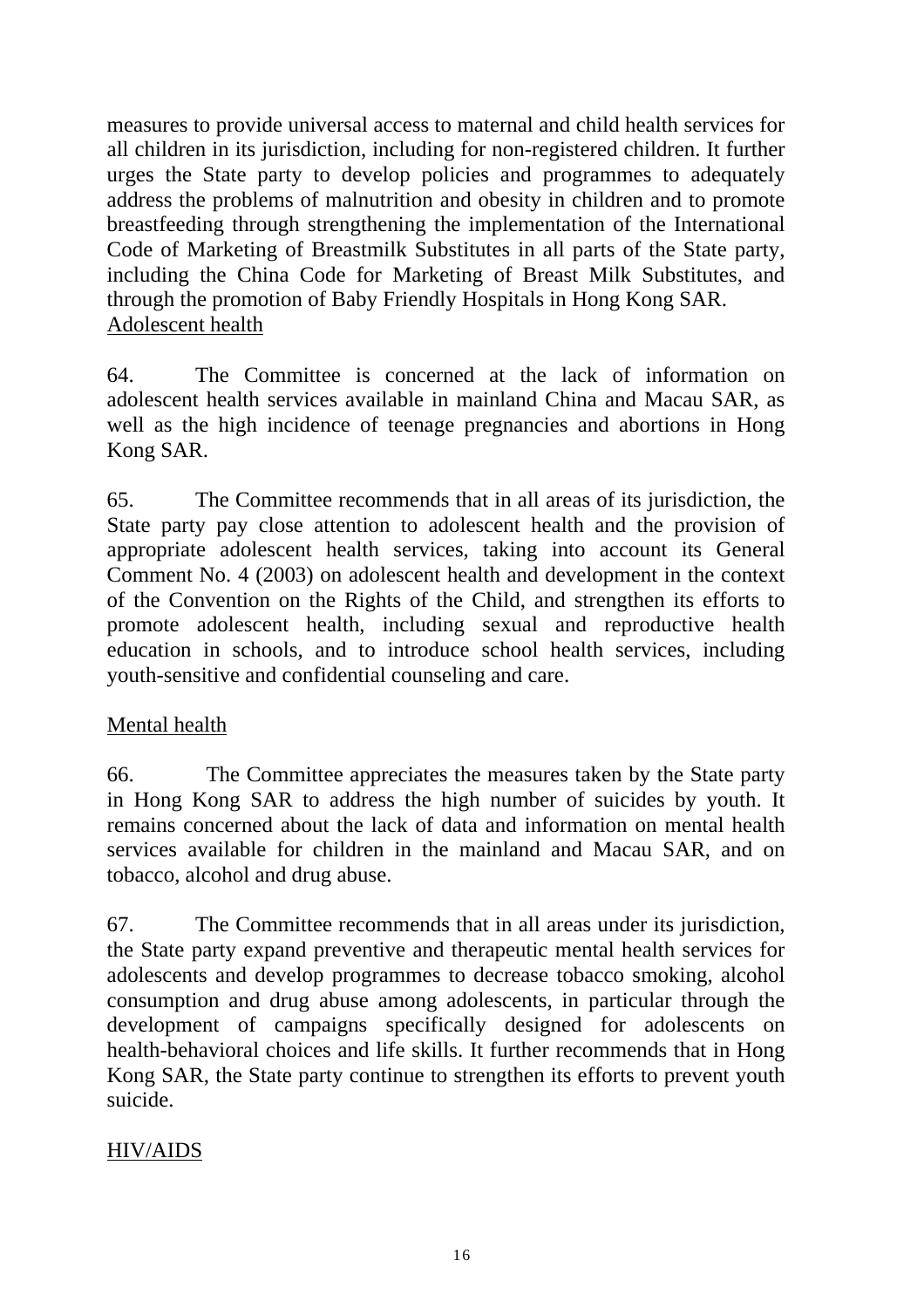68. The Committee welcomes the development of policies and programmes for children infected with, and affected by, HIV/AIDs in mainland China. Yet, the Committee expresses its concern about that implementation of these policies and programmes is insufficient.

69. The Committee recommends that the State party strengthen its implementation of policies and programmes for children infected with, and affected by, HIV/AIDs in the mainland by:

- a) increasing the financial resources allocated to these programmes;
- b) strengthening cooperation with local authorities to ensure that they are adequately trained and equipped to implement programmes and policies in conformity with the best interest principle of the Convention (art. 3);
- c) strengthening public information campaigns to raise awareness about the disease and to eliminate discrimination against children with HIV/AIDs, as mentioned in para. 32 of these concluding observations.

70. In the light of the Committee's General Comment No. 3 on HIV/AIDS and the rights of the child (CRC/GC/2003/3) and the International Guidelines on HIV/AIDS and Human Rights (E/CN.4/1997/37), the Committee recommends that the State party strengthen its efforts to prevent the spread of HIV/AIDS both in the mainland and Special Administrative Regions and continue to raise awareness about HIV/AIDS among adolescents, particularly among those belonging to vulnerable groups.

## Standard of living

71. The Committee commends the State party for impressive economic achievements in mainland China and increased resources allocations for people living in poverty in recent years, including through the provision of scholarships to disadvantaged children. However, it is concerned that poverty, in particular with regard to certain regions and specific populations, such as the migrant or 'floating' population, as well as growing disparities remain serious concerns.

72. Similarly, despite the economic achievements of Hong Kong SAR, the Committee remains concerned at the existence of child poverty among vulnerable populations such as the unemployed, immigrants and single parent families, and at the lack of an established poverty line which hinders the formulation of appropriate policies to combat poverty.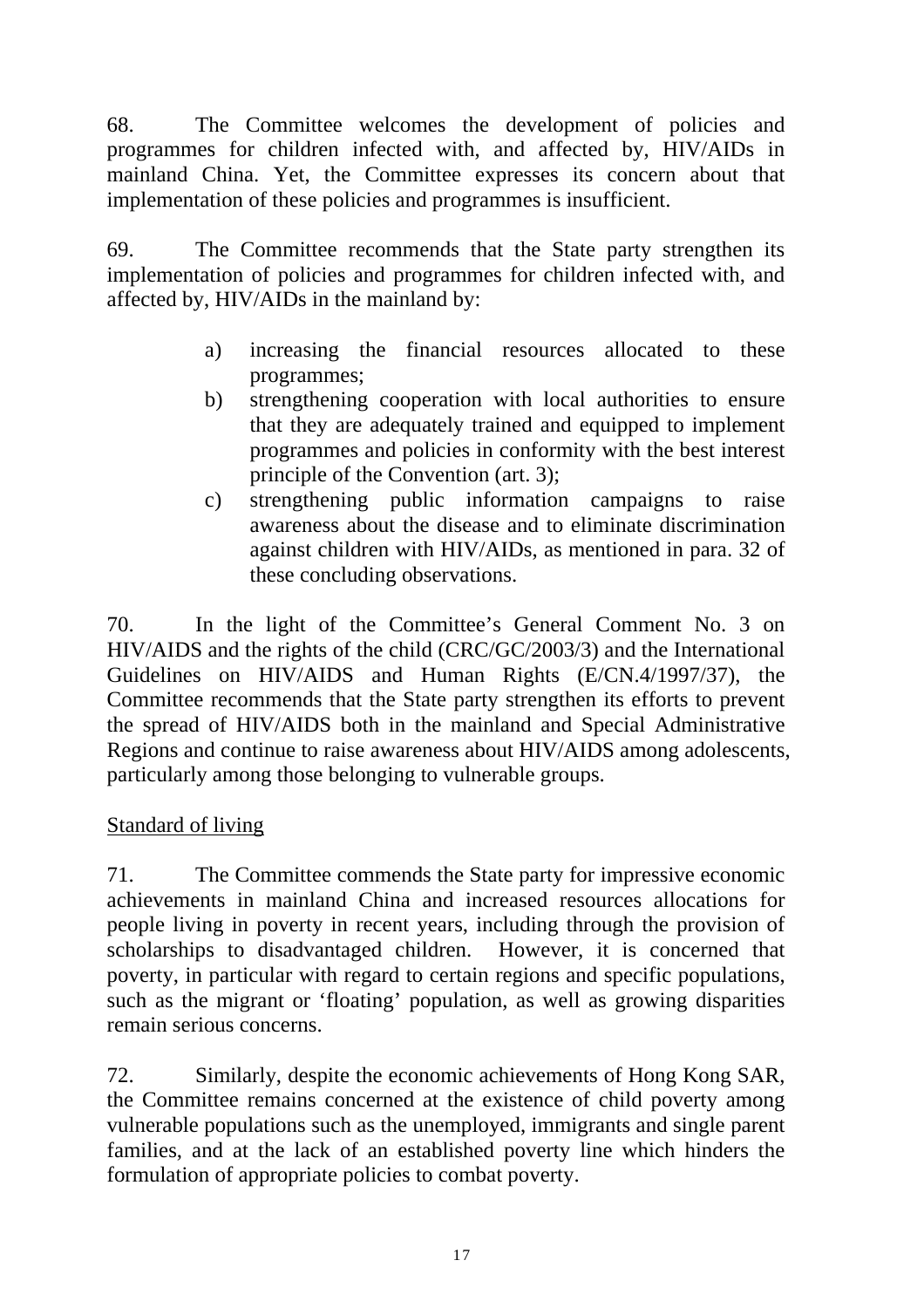73. The Committee recommends that in mainland China, the State party continue to strengthen its efforts to achieve a balanced economic development, including through adjustments in budgetary allocations mentioned in para. 20 of this document and through the consolidation of the database on child poverty. It further urges the State party to expand benefits, such as scholarships, for disadvantaged children, including from vulnerable populations such as the 'floating population' and from poor regions in western China.

74. The Committee recommends that in Hong Kong SAR, the State party establish a poverty line and develop appropriate policies to combat child poverty which addresses widening income disparities while expanding access to social welfare benefits to all vulnerable populations including new immigrants.

### **7. Education, leisure and cultural activities (arts. 28, 29 and 31 of the Convention)**

### Education, including vocational training and guidance

75. While noting efforts made by the State party in mainland China, the Committee is concerned about remaining disparities in access and availability of education which negatively affects girls, children with learning difficulties, ethnic minority children, children living in rural areas and Western provinces and migrant children. The Committee is also specifically concerned about the existence of miscellaneous fees for compulsory education, high student-teacher ratios, high drop-out rates in middle and secondary school and the quality of education throughout the mainland.

76. In Hong Kong SAR, the Committee is concerned about drop out rates in secondary schools, the competitive nature of the school system and bullying in schools. The Committee regrets the limited amount of information available on these issues in Macau SAR.

77. The Committee recommends that in mainland China, the State party:

- a) Eliminate all miscellaneous and other 'hidden' fees for primary education to ensure that it is truly free;
- b) increase its allocation of resources to education in step with increases in GDP as directed by the Education Law, target those resources to ensuring that all children, in particular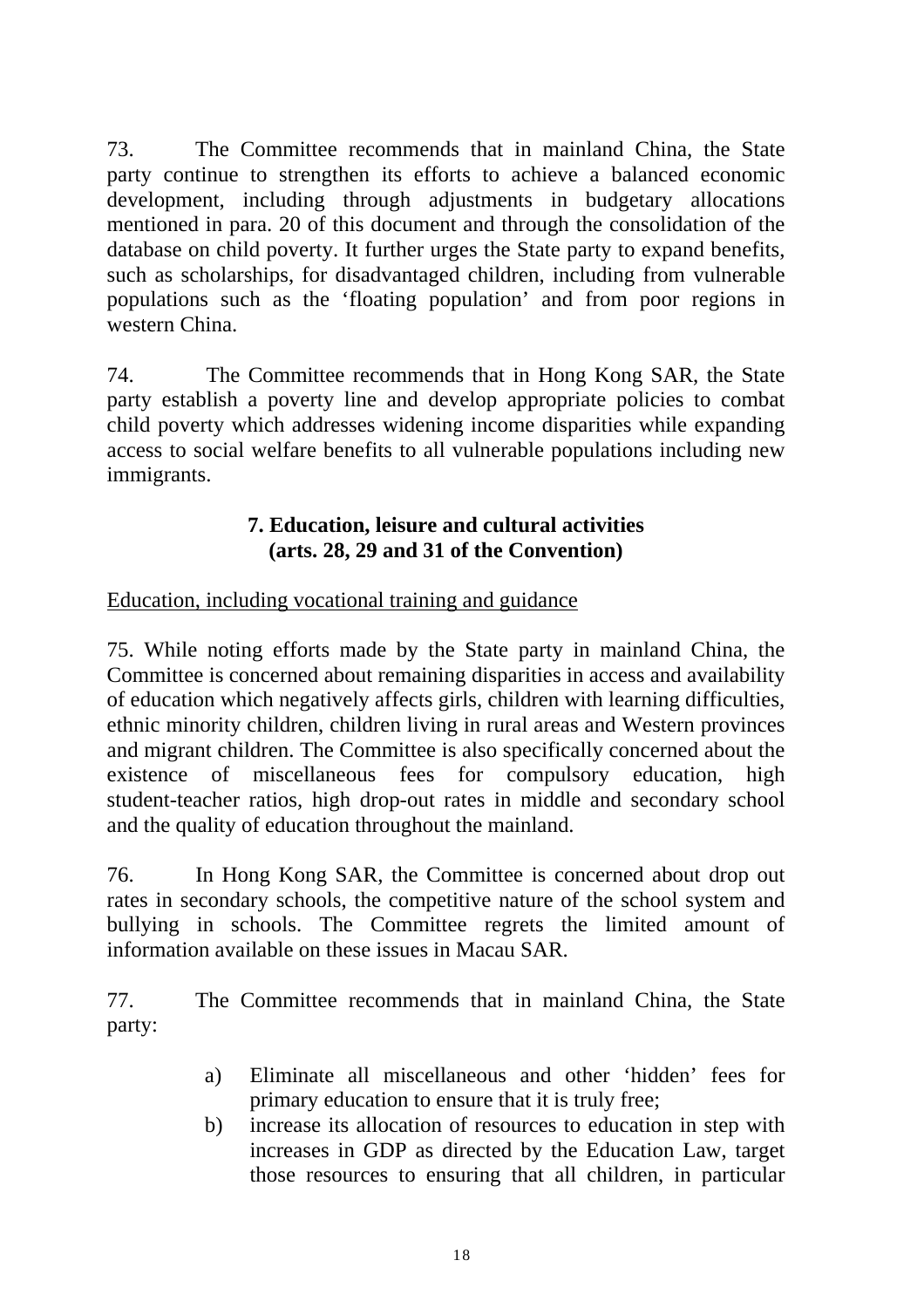girls, children with learning difficulties, ethnic minority and migrant children complete nine years of compulsory education and have equal access to early childhood education and development programmes;

- c) promote the development of flexible learning systems so that children who have dropped out of school, in particular due to poverty or migration, are able to complete compulsory education and earn appropriate accreditation through non-formal channels, and also ensure the availability and accessibility of suitable technical and vocational education and training;
- d) ensure that all teaching and learning materials are also available in ethnic minority languages and with culturally-sensitive content for the primary and secondary level;
- e) further strengthen efforts to improve the quality of education, including through teacher training and the improvement of teacher-student ratios;
- f) strengthen the implementation of its policy on "all-round development" in particular through the development of a curriculum promoting children's active learning capacities which also includes a focus on a child's right to play and leisure;
- g) seek technical assistance in this regard from inter alia UNICEF and relevant national agencies.

78. In Hong Kong SAR, the Committee recommends that the State party:

- a) develop programmes aimed at addressing the drop out rates in secondary education;
- b) further strengthen existing programmes aimed at addressing violence in schools, including with the participation of students themselves;
- c) enhance the quality of education in a manner that seeks to reduce the competitiveness of the education system and promotes active learning capacities and the right of a child to play and leisure.

79. In Macau SAR, the Committee encourages the State party to expedite its plans to expand free compulsory education to 12 years in duration. The Committee requests further information on the quality of education and programmes aimed at reducing violence in schools in the next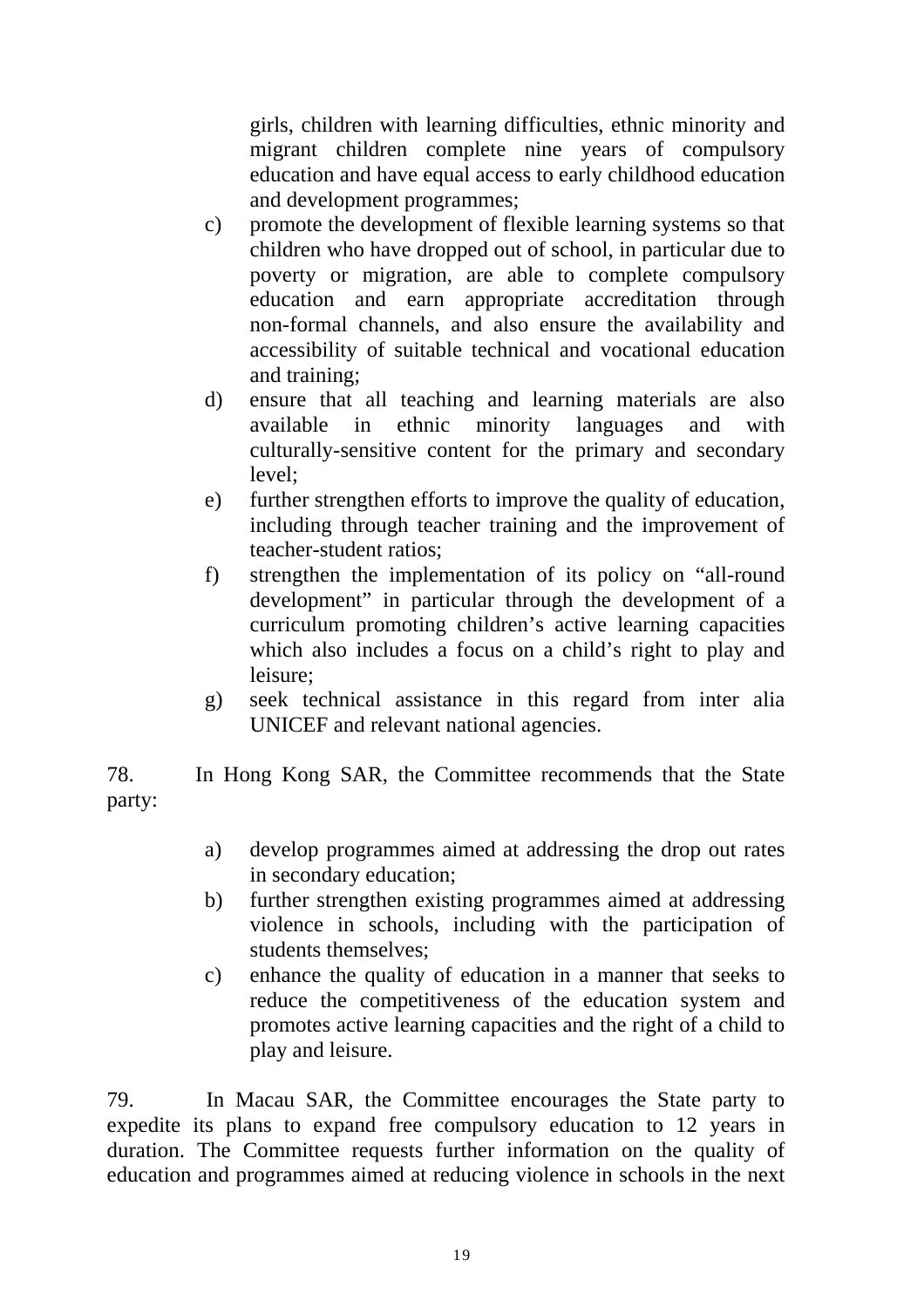periodic report.

## **8. Special protection measures (arts. 22, 38, 39, 40, 37(b)-(d), 32-36 of the Convention)**

### Refugee and migrant children

80. The Committee notes the efforts made by the State party to allow the approximately 300,000 Indochinese refugees to settle permanently in mainland China. However, it is concerned that the children born in China of these former refugees are not granted Chinese citizenship. It is further concerned that children entering mainland China from the Democratic People's Republic of Korea (DPRK) are categorically considered as economic migrants and returned to the DPRK without consideration as to whether there are risks of irreparable harm to the child upon return.

81. With regard to the Special Administrative Region of Hong Kong, the Committee notes that refugee children and undocumented migrant children are not guaranteed access to education.

82. The Committee recommends that the State party extend all human rights guarantees in its Constitution and in the Convention, with respect to both the mainland and Special Administrative Regions, to all children within its jurisdiction, including refugees and asylum-seekers and other undocumented migrants. In particular, the Committee recommends that the State party:

- a) Amend legislation to allow children born in China of former Indochinese refugees in mainland China to obtain Chinese citizenship;
- b) Ensure that no unaccompanied child, including from DPRK, is returned to a country where there are substantial grounds for believing that there is a real risk of irreparable harm to the child for instance through disproportionate punishment for violating immigration laws, in accordance with the Committee's General Comment on Unaccompanied Minors (no. 6);
- c) Amend legislation and regulations to ensure that all refugee, asylum-seeking or undocumented migrant children in the Hong Kong Special Administrative Region are able to attend school without undue delays.

Economic exploitation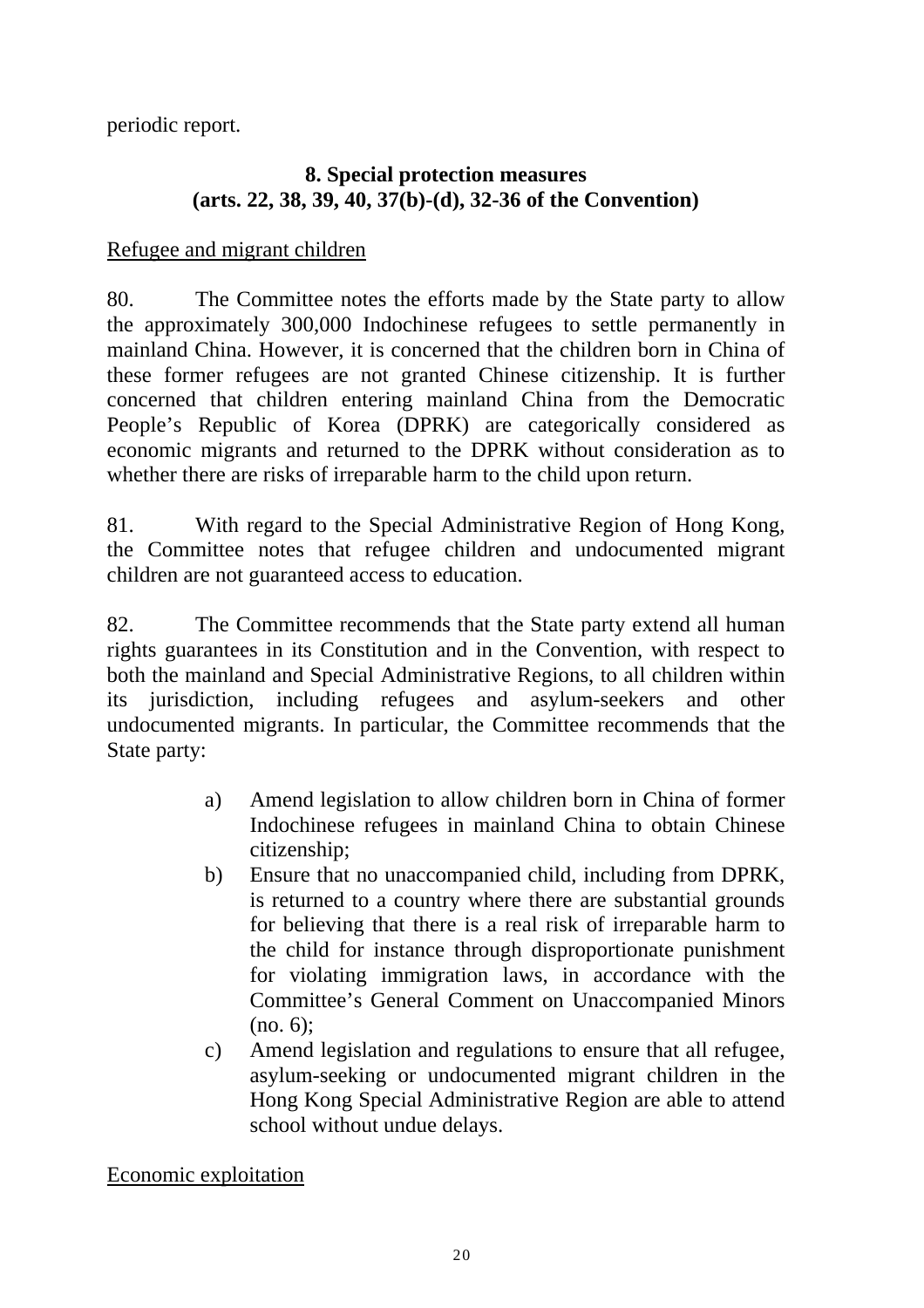83. The Committee welcomes the ratification of ILO Conventions nos. 138 and 182 in 1998 and 2002 respectively. However, it is concerned about the absence of specific data on child labour in the mainland, yet reports indicate that it is widespread. It is also concerned about the lack of legislation and specific administrative regulations defining and protecting children from exploitation in hazardous work. The Committee is further concerned about the widespread practice of re-education through labour.

84. The Committee recommends that the State party further strengthen its implementation of ILO Conventions nos. 138 and 182 in particular by:

- a) Gathering specific disaggregated data on child labour and using it to develop, in cooperation with working children, effective measures to prevent and eliminate all forms of child labour,
- b) developing detailed regulations on the forms of hazardous and dangerous work in which all persons under 18 should not be engaged, in consultation with the children affected, and;
- c) ensuring that that re-education through labour does not result in children working in violation of the principles and provisions of ILO Conventions nos. 138 and 182.

## Street children

85. While noting with appreciation the efforts of the State party in mainland China, the Committee is concerned at the significant numbers of children living and working in the streets.

86. The Committee recommends that in mainland China, the State party strengthen its efforts related to street children, in particular by:

- a) undertaking further research into the situation of children living and working in the streets, and use such research to develop appropriate programmes and policies to reduce the number of street children and provide them with appropriate assistance;
- b) prioritizing family and community-based interventions aimed at reintegrating these children successfully into their families;
- c) increasing the resources provided to local authorities providing services to street children and their families.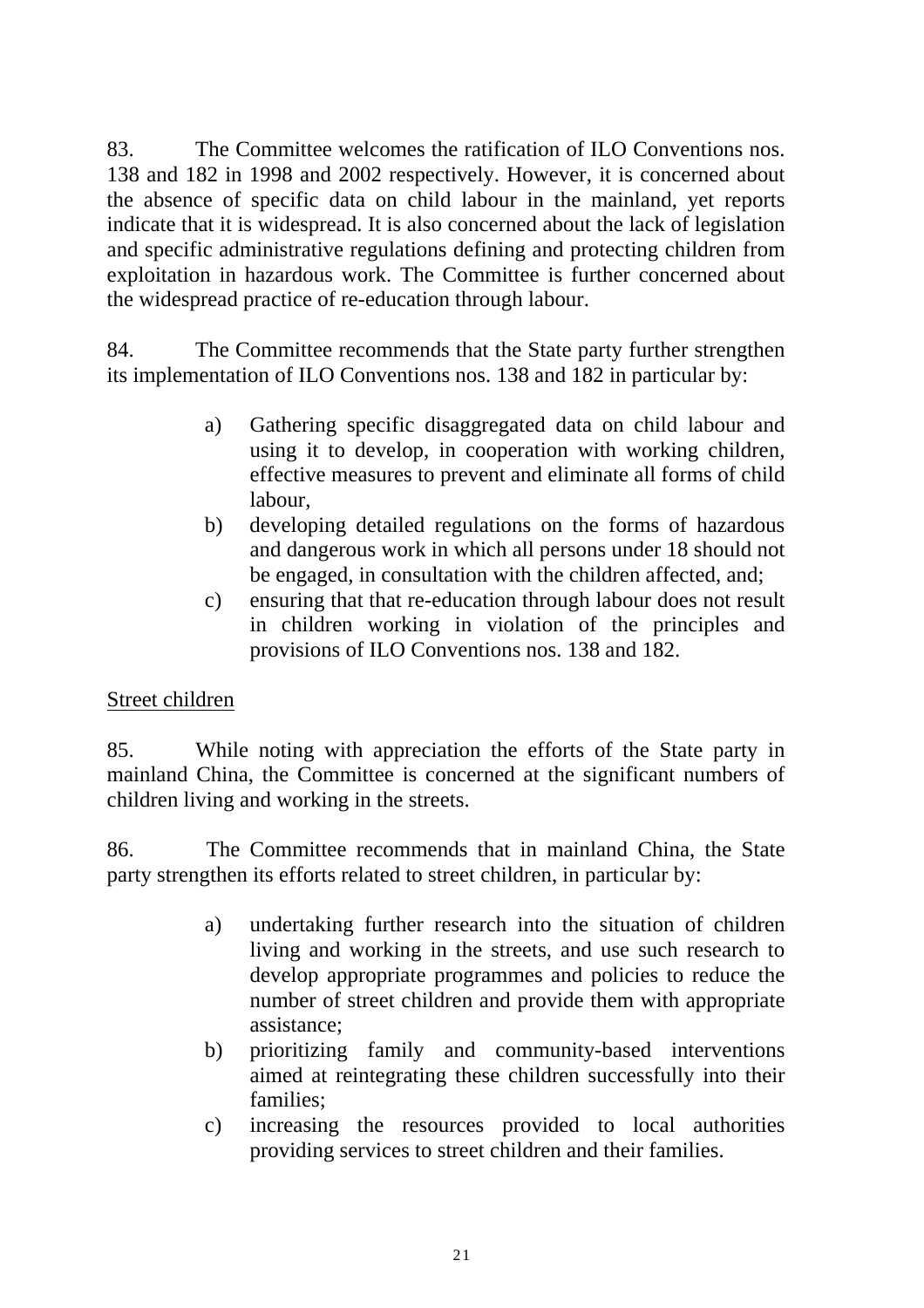Sexual exploitation and trafficking

87. With respect to mainland China and Macau SAR, the Committee notes with appreciation the submission of the initial report under the Optional Protocol on the sale of children, child prostitution and child pornography, and refers the State party to the relevant recommendations contained in CRC/C/OPSA/CO/2. The Committee regrets that the application of the Optional Protocol has not yet been extended to Hong Kong SAR. While welcoming the amendments to the Crimes Ordinance aimed at strengthening the protection of children from pornography, it is concerned at the absence of any data or reported cases of child prostitution in Hong Kong SAR.

88. In order to prevent and combat trafficking in children for sexual and other exploitative purposes, the Committee recommends that the State party in Hong Kong SAR:

- (a) Further develop and enhance systems of early-prevention of sexual exploitation and trafficking;
- (b) Further strengthen its efforts to identify and investigate trafficking cases, to improve understanding of the issues of trafficking and ensure that perpetrators are prosecuted;
- (c) Develop and adopt a comprehensive policy to prevent and combat sexual exploitation and trafficking in children, including the root causes and actors that place children at risk of such exploitation;
- (d) Provide adequate programmes of assistance and reintegration for sexually exploited and/or trafficked children in accordance with the Declaration and Agenda for Action and the Global Commitment adopted at the 1996 and 2001 World Congresses against Commercial Sexual Exploitation of Children;
- (e) Ratify the Protocol to Prevent, Suppress and Punish Trafficking in Persons, Especially Women and Children, supplementing the United Nations Convention against Transnational Organized Crime (2000).

## Administration of juvenile justice

89. The Committee welcomes the State party's abolition of the death penalty in mainland China for persons who have committed an offence while under the age of 18. However, it is concerned that life imprisonment continues to be possible for those under 18, even if such a sentence is not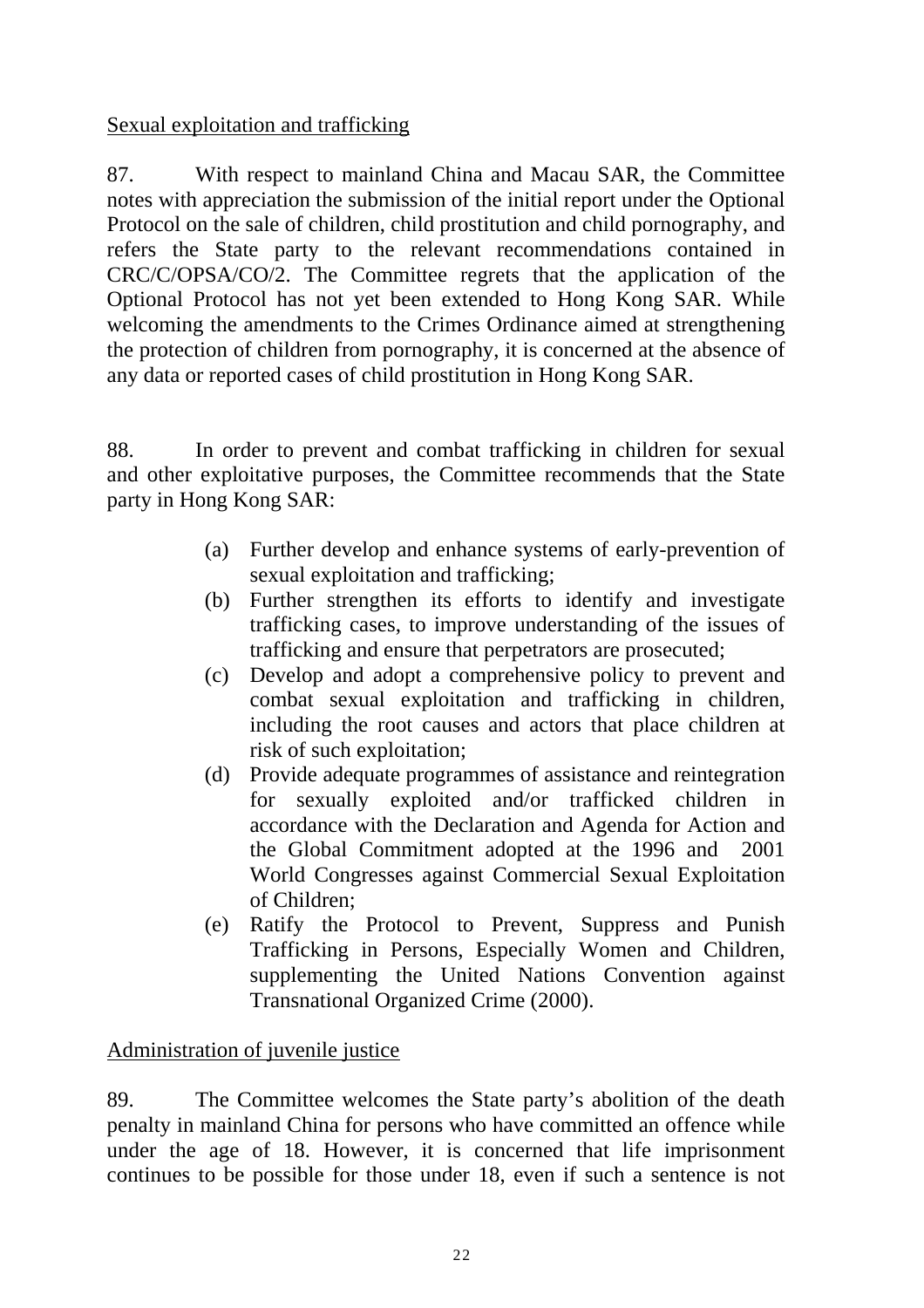often applied. While noting efforts to reform laws related to juvenile justice, such as the Law on the Protection of Minors, the Committee remains concerned that existing legislation, regulations and administrative procedures do not adequately set out the detailed obligations of the authorities and the judiciary for the protection of children in conflict with the law at all stages.

90. While noting that the State party has raised the minimum age of criminal responsibility in Hong Kong SAR, the Committee remains concerned that the age of 10 years is too low. The Committee is further concerned that children between the ages of 16 and 18 are not consistently accorded special protection when coming into conflict with the law.

91. The Committee shares the concerns of the delegates from Macau SAR about the lack of restorative justice for children in conflict with the law and welcomes the information they provided about plans to reform the juvenile justice system.

92. In light of the recommendations adopted by the Committee on its day of general discussion on juvenile justice (CRC/C/46, paras. 203-238), the Committee recommends that in all areas under its jurisdiction, the State party ensure the full implementation of juvenile justice standards in particular articles 37, 40 and 39 of the Convention, and other relevant international standards in this area, such as the United Nations Standard Minimum Rules for the Administration of Juvenile Justice (the Beijing Rules),the United Nations Guidelines for the Prevention of Juvenile Delinquency (the Riyadh Guidelines), the United Nations Rules for the Protection of Juveniles Deprived of Their Liberty, and the Vienna Guidelines for Action on Children in the Criminal Justice System. It further recommends that in all jurisdictions the State party provide training on relevant international standards to those responsible for administering juvenile justice.

93. Within mainland China, the Committee further recommends that the State party:

- a) abolish life sentences for persons who have committed offences while under the age of 18;
- b) amend legislation so as to ensure that all children deprived of their liberty, including in Work Study Schools, have the right to prompt access to legal and other appropriate assistance, and the right to challenge the legality of their deprivation of liberty before a court or other competent, independent and impartial authority in a timely manner;
- c) ensure that deprivation of liberty is always used as a last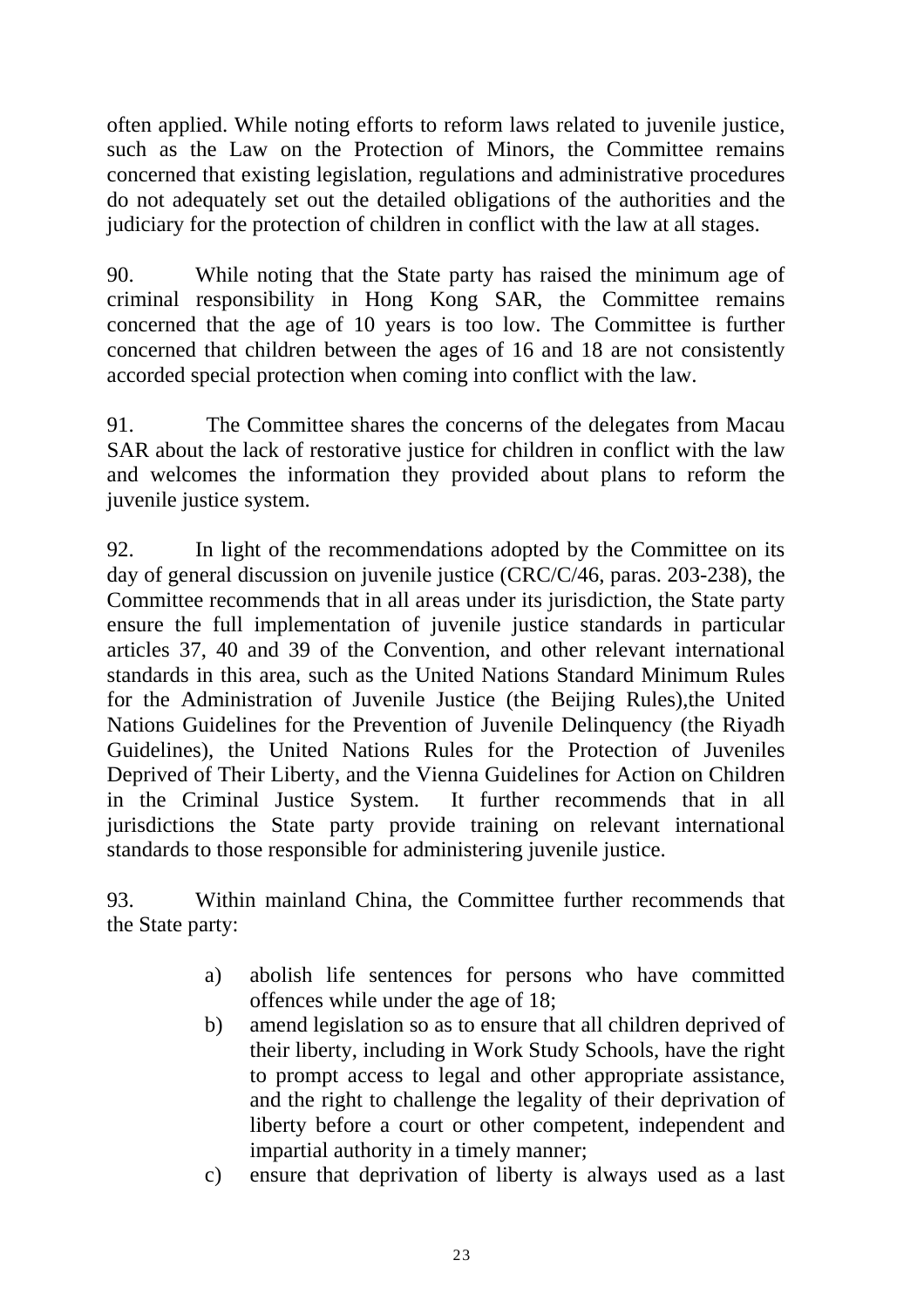resort, and strengthen and expand possibilities for alternative sentencing, such as mediation, probation, community service or suspended sentences;

- d) Ensure that both sentenced and released persons below 18 are provided with educational opportunities, including vocational and life-skills training, and recovery and social reintegration services, in order to support their full development;
- e) Seek technical cooperation and assistance from, inter alia, the Office of the UN High Commissioner for Human Rights (OHCHR), the United Nations Office on Drugs and Crime Prevention (UNODC), and the United Nations Children's Fund (UNICEF).

94. Within Hong Kong SAR, the Committee further recommends that the State party:

- a) Raise the minimum age of criminal responsibility to an internationally acceptable level;
- b) abolish life sentences for persons who have committed offences while under the age of 18;
- c) Ensure that all children under the age of 18 are consistently accorded special protection when coming into conflict with the law, and that their cases are heard in specialized juvenile courts by appropriately trained magistrates, and;
- d) ensure that deprivation of liberty is always used as a last resort, and strengthen and expand possibilities for alternative sentencing, such as such as mediation, probation, community service or suspended sentences.

95. In Macau SAR, the Committee recommends that the State party expedite its plans for reform of the juvenile justice system, and ensure that such reforms include:

- a) measures to ensure that detention is used only as a last resort and an expansion of the possibilities for alternative sentencing such as probation, community service or suspended sentences;
- b) possibilities for restorative justice, such as family group conferencing;
- c) an expansion of services to assist juvenile offenders with social reintegration in an environment which fosters the health, self-respect and dignity of the child.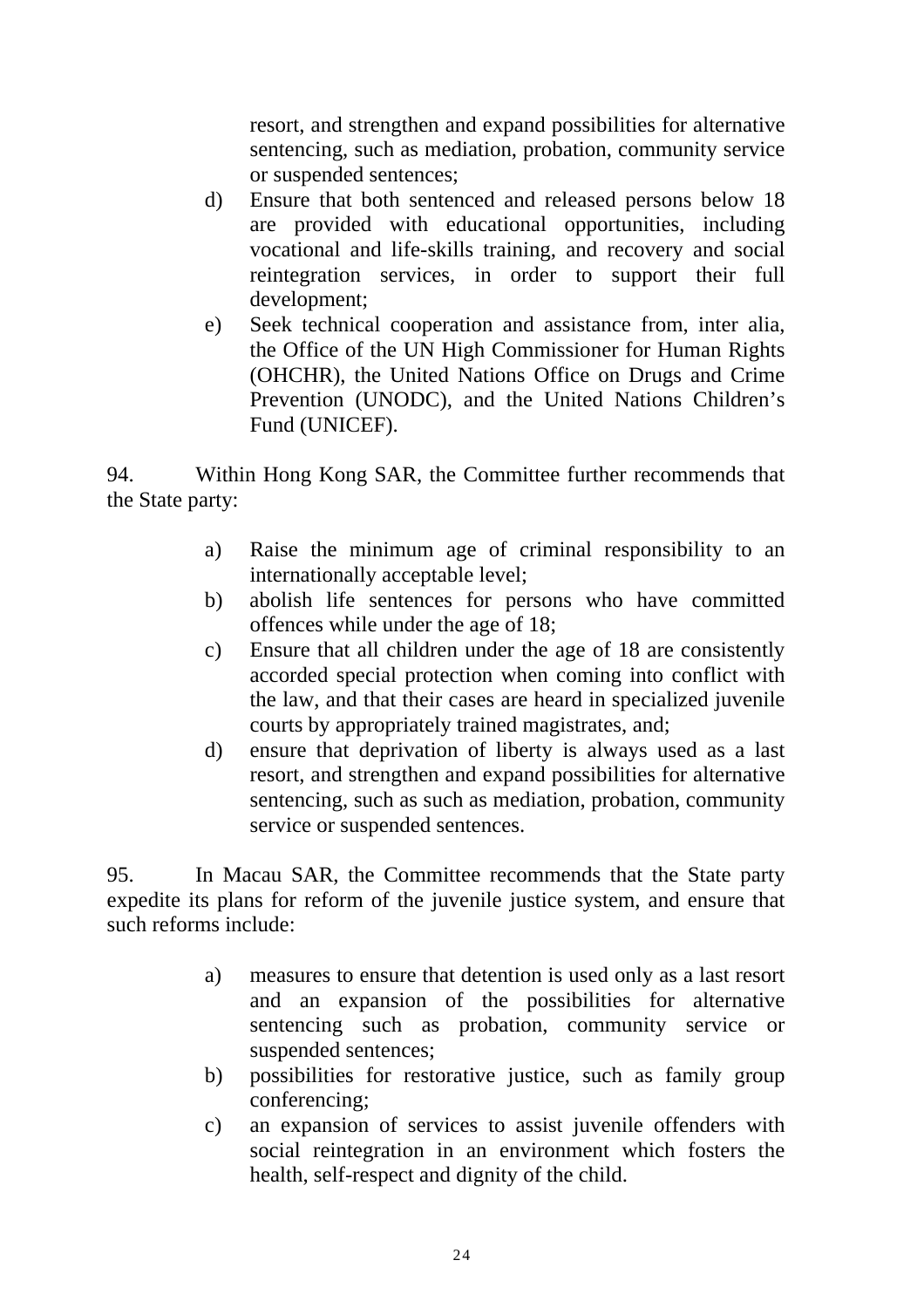## **9. Optional Protocols to the Convention on the Rights of the Child**

96. The Committee recommends that the State party extend the application of the Optional Protocol on the sale of children, child prostitution and child pornography to Hong Kong Special Administrative Region. It further recommends that the State party ratify the Optional Protocol on the involvement of children in armed conflict, which it signed on 15 March 2001, and extend its application to Hong Kong and Macau SARs.

#### **10. Follow-up and dissemination**

#### Follow-up

97. The Committee recommends the State party to take all appropriate measures to ensure full implementation of the present recommendations, inter alia, by transmitting them to the members of the National People's Congress and the State Council in the mainland, the Executive and Legislative Councils in Hong Kong SAR and the Executive Council and Legislative Assembly in Macau SAR, and to relevant provincial or local authorities, when applicable, for appropriate consideration and further action.

### Dissemination

98. The Committee further recommends that the second periodic report and written replies submitted by the State party and related recommendations (concluding observations) adopted by the Committee be made widely available in the languages of the country, including through Internet (but not exclusively), to the public at large, civil society organizations, youth groups, professional groups, and children in order to generate debate and awareness of the Convention, its implementation and monitoring.

### **11. Next Report**

99. In light of the recommendation on reporting periodicity adopted by the Committee and described in the report of its twenty-ninth session (CRC/C/114), the Committee underlines the importance of a reporting practice that is in full compliance with the provisions of article 44 of the